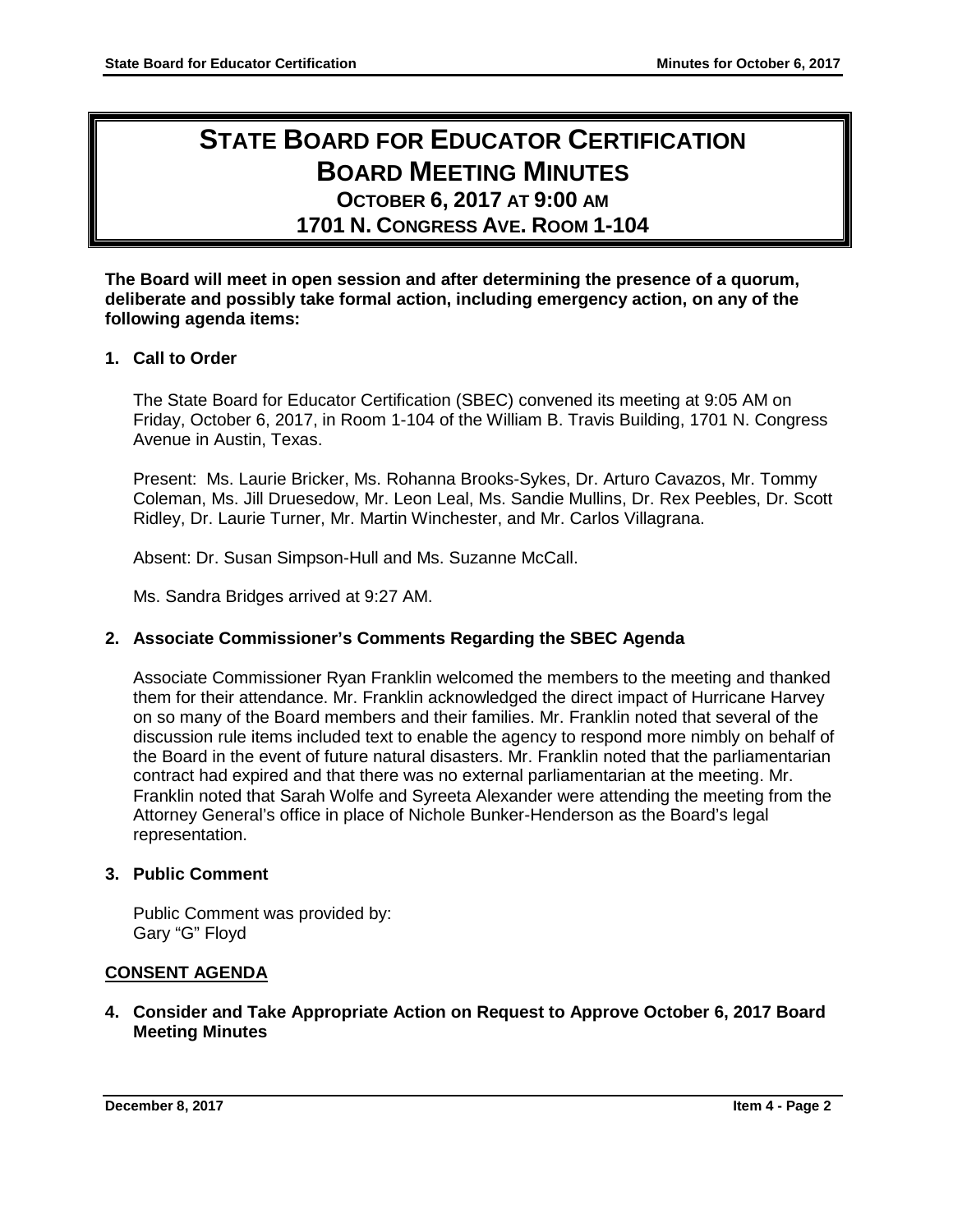Ms. Druesedow thanked Mr. Franklin and his staff for the extended minutes that provide a clear summary of the presentation, questions, deliberation, and action that the Board engaged in for each item.

Hearing no corrections, the October 6, 2017 Board meetings minutes were approved.

## **DISCUSSION AND ACTION**

#### **5. Update on Divisions of Educator Leadership and Quality Department**

Ms. Cook, Dr. Miller, Mr. Phillips, and Ms. Moriaty provided brief overviews of the scopes of work handled by their divisions and shared highlights, trends, and key data points from 2016/2017 fiscal year comparisons.

No action taken.

#### **6. Consider and Take Appropriate Action on Adoption of Review of 19 TAC Chapter 227, Provisions for Educator Preparation Candidates**

Dr. Miller presented this item to the Board. Dr. Miller explained that no public comment had been received on the review of 19 TAC Chapter 227 and that draft rules were included in a discussion item for this chapter later in the agenda. The draft rules include changes that need to be made because of legislation as well as other changes that may need to be made due to other issues that have been raised by stakeholders and TEA staff.

## **Motion and vote:**

*Motion was made by Dr. Cavazos to adopt the review of 19 TAC Chapter 227, Provisions for Educator Preparation Candidates. Second was made by Ms. Bricker, and the Board voted unanimously in favor of the motion.* 

#### **7. Consider and Take Appropriate Action on Adoption of Review of 19 TAC Chapter 228, Requirements for Educator Preparation Programs**

Dr. Miller presented this item to the Board. Dr. Miller explained that one public comment had been received on the review of 19 TAC Chapter 228. The public comment has been incorporated into the draft rules that were included in a discussion item for this chapter later in the agenda. The draft rules also include changes that need to be made because of legislation as well as other changes that may need to be made due to other issues that have been raised by stakeholders and TEA staff.

## **Motion and vote:**

*Motion was made by Ms. Bricker to adopt the review of 19 TAC Chapter 228, Requirements for Educator Preparation Programs. Second was made by Ms. Bridges, and the Board voted unanimously in favor of the motion.* 

**8. Consider and Take Appropriate Action on Adoption of Proposed Amendment to 19 TAC Chapter 232, General Certification Provisions, Subchapter A, Certificate Renewal** 

**December 8, 2017 Item 4 - Page 3**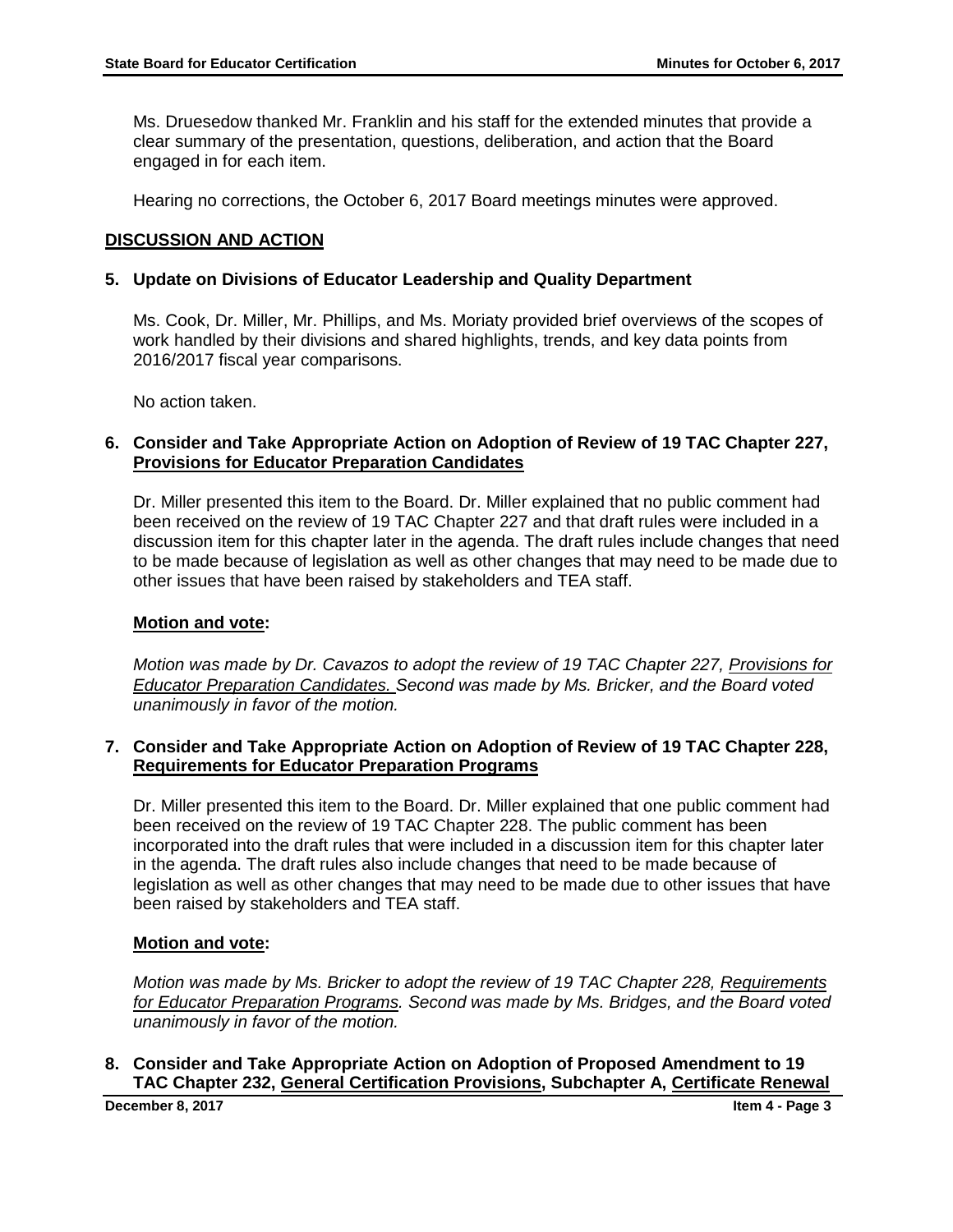## **and Continuing Professional Education Requirements, §232.11 Number and Content of Required Continuing Professional Education Hours**

Dr. Miller presented this item to the Board. Dr. Miller explained that while there had not been any public comment received on this item, TEA staff recommended that the Board consider withdrawing the proposal based on conversations with legal counsel, legislative staff, and other stakeholders. Dr. Miller explained that the longstanding interpretation of the statute and rules regarding the number and type of continuing professional activities that were required for renewing a certificate had been that no more than 25% of the total number of hours in certain topics could be applied to certification renewal for teacher, principal, and counselor certificates. While the rule sets a limit to the number of hours that could be applied to certification renewal for certain topics, there was not a minimum number of hours required in rule. With the changes from Senate Bill (SB) 7 related to training for teachers and principals regarding understanding appropriate relationships, boundaries, and communication between educators and students, Dr. Miller recommended that the Board consider withdrawing the proposal so that TEA staff can receive additional input from stakeholders on what the minimum number of hours for each of the topics should be. TEA staff would bring recommendations back to the Board during the December meeting for further discussion and possible proposal. Ms. Druesedow mentioned that if the recommendations could identify a minimum number of hours or a percentage of hours, the rules would be clearer. Dr. Cavazos thanked the staff for bringing the recommendation to pause the process so that the right work could be done.

# **Motion and vote:**

*Substitute Motion was made by Dr. Cavazos to withdraw the proposed amendment to 19 TAC Chapter 232, General Certification Provisions, Subchapter A, Certificate Renewal and Continuing Professional Education Requirements, §232.11, Number and Content of Required Continuing Professional Education Hours, that was published in the Texas Register. Second was made by Ms. Mullins, and the Board voted unanimously in favor of the motion.* 

## **9. Consider and Take Appropriate Action on Adoption of Proposed Revisions to 19 TAC Chapter 239, Student Services Certificates, Subchapter A, School Counselor Certificate, and Subchapter C, Educational Diagnostician Certificate**

Ms. Druesedow reminded Board members of an email message sent earlier in the week by Ryan Franklin. In that email correspondence, Mr. Franklin shared there was a considerable amount of feedback centered on the proposal of a 48-hour master's degree in counseling; that this proposed change related to the master's degree requirement was highlighted by Ms. Cook at the last three SBEC meetings; and that the Board has three options for consideration: adopt the item as proposed, amend the item to return to the current rule text, or direct staff to have further discussions to explore a compromise item.

Following those introductory remarks, Ms. Cook presented this item to the Board. Ms. Cook indicated that while this was her sixth opportunity to discuss the rules for School Counselor and Educational Diagnostician, the official public comment period was the first time we have seen more engagement regarding the 48-hour master's degree in counseling. Ms. Cook commented that considering heavy testimony for this item, she wanted to have the Board look at Attachment III to highlight the timeline of activities since TEA staff and the Board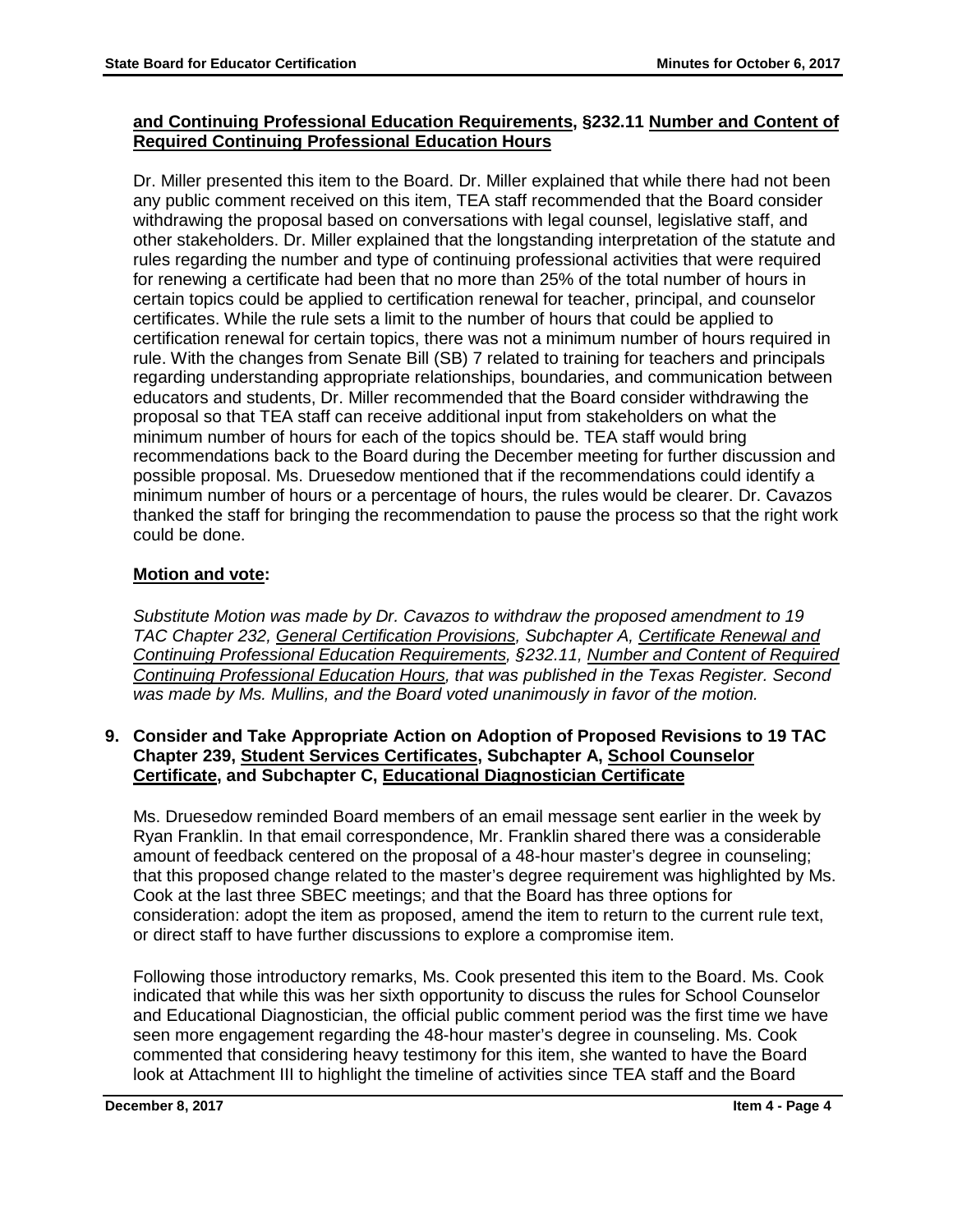began the rulemaking journey in April 2016. She shared that TEA staff has tried to be as transparent as possible throughout the entire process and emphasized that all stakeholders remain unanimous about the goal to do what is best for kids.

A total of nine speakers provided testimony to the Board on this item. Comments ranged from supporting the 48-hour master's degree in counseling, to retaining the flexibility of any master's degree for issuance of the counseling certificate, to allowing time to enhance preparation programs to continue strong, rigorous preparation of school counselors, to keeping the focus on doing what is best for kids.

Ms. Barbara Keefer, Region 10, shared that she has served in the roles of school counselor and lead counselor, and recognizes the need for quality in preparation that ensures a qualified school counselor that is able to successfully serve all kids. Ms. Keefer stated education service centers that offer the school counselor certification have seen many school leaders with master's degree in other areas successfully complete alternative preparation programs for the school counselor certificate. She emphasized that alternative certification programs offered through education service centers are meeting a need for districts across the state. Ms. Keefer acknowledged that while preparation programs at education service centers prepare approximately 10% of the total number of individuals certified as school counselors, the relevance and rigor of their programs is demonstrated by the results on the certification examination. She shared that the education service centers are passionate about this certification and can see how an increase in the minimum hours of coursework required and hours for the practicum, an enhanced focus on mental health, assessments, and college and career readiness, ongoing alignment with the Texas Model Guide, and continued collaboration and support for all certification candidates will ensure success of their programs for years to come.

Mr.Scott Kessel, commented that his background as a faculty member at Texas Christian University and his involvement as a task force member for the Texas Model Guide affords him a unique perspective into the role of a school counselor and the importance of strong preparation for success. Mr. Kessel shared his opinion that there is no shortage of certified individuals to serve in the role of school counselor. The quantity of individuals in the applicant pool is evident, but the questions may focus more on the quality of candidates available to serve students. Mr. Kessel shared the national standard established by CA-CREP requires a 48-hour master's degree in counseling. Mr. Kessel affirmed the proposed rule changes for school counselor bring the certification standards up to that mark, and that by requiring a 48 hour master's degree in counseling for issuance of the certificate, we will ensure that every school counselor is fully prepared to implement the quality, comprehensive program that every student deserves.

Dr. Hayden McWhorter, Region 4, Inspire Texas, thanked Mr. Franklin and the Board for their well-wishes as relates to the recent events of Hurricane Harvey. Dr. McWhorter shared the preparation programs at education service centers serve a vast population throughout the state and that the Region 4 program serves as a vital pipeline of support to districts across the state by preparing teachers, principals, and school counselors. He stated that since 2012, Region 4's program has certified over 350 school counselors and that his program and other service centers within the preparation consortium wholly support a rich and deep curriculum. Dr. McWhorter confirmed that his program and others within the service center consortium see a benefit to increased use of candidate knowledge and skills through campus-based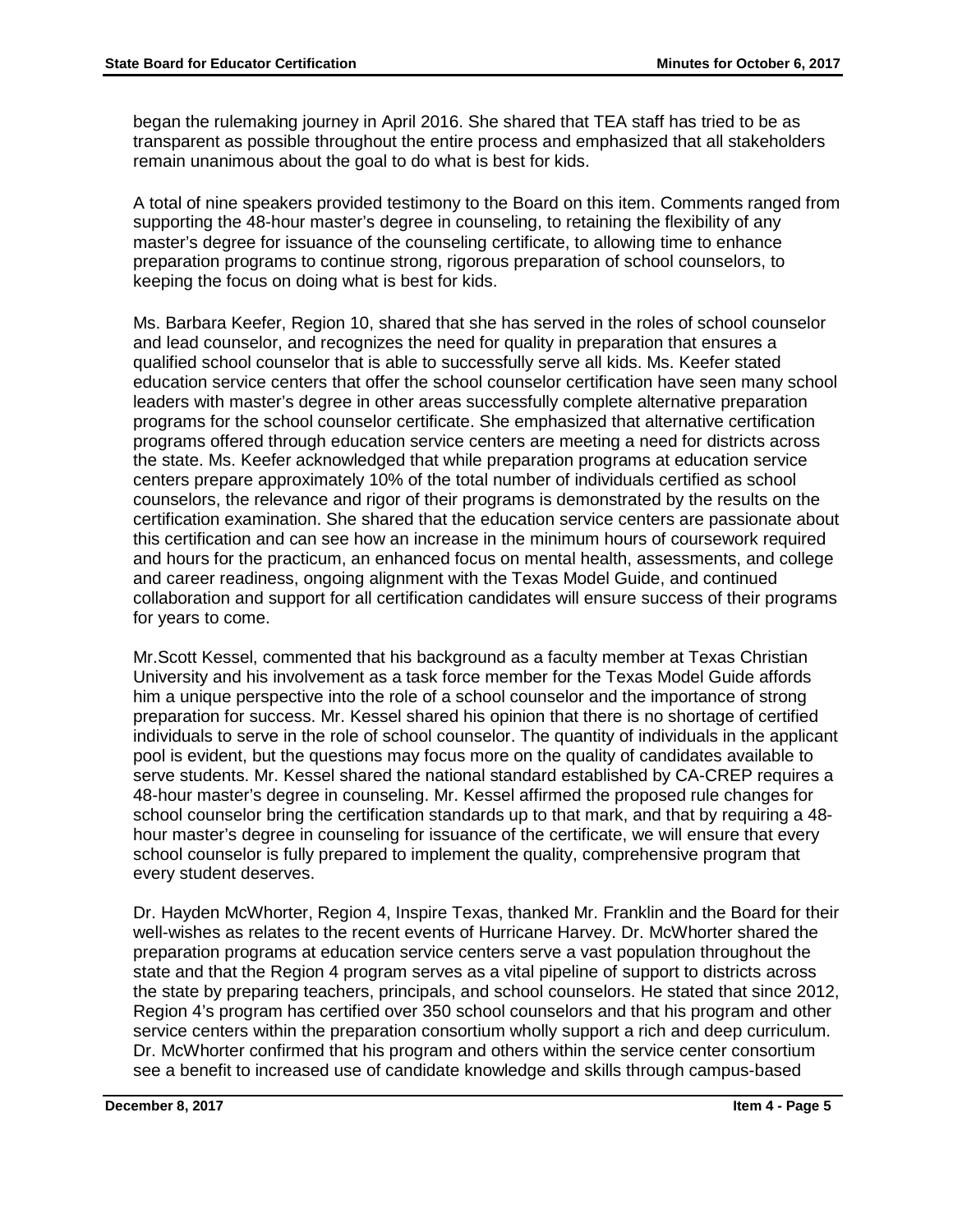activities and exposure to real-world assignments, focused training on mental health, diagnoses, assessments, and career readiness, and substantial time in practicums that allows certification candidates to gain rich and diverse experiences that ensure all students receive equitable services and a fair education. Dr. McWhorter emphasized it is imperative that there be more than one route to certification as a school counselor and urged the Board to keep the alternative pathway open.

Ms. Brooks-Sykes asked about the practicum hours at Region 4, and Dr. McWhorter shared that his program currently has 160 required practicum hours and 200 coursework hours. He also stated the consortium of education service centers have discussed a range of 200-250 hours would be appropriate with the maintenance of the face-to-face practicum. Ms. Brooks-Sykes asked for confirmation that the practicum was all face-to-face and Dr. McWhorter answered in the affirmative. Dr. Turner asked about the certification requirements for school counselor candidates. Dr. McWhorter confirmed that all candidates must be classroom teachers with two years of experience and he spoke briefly about the partnership with University of St. Thomas to support candidates in pursuit of a master's degree with certification.

Ms. Barbara Amaya, Region 19, emphasized the availability of amazing counseling programs through education service centers. She shared the implications would be huge in West Texas with this proposed rule change. Ms. Amaya highlighted the education service center's role in deliver training to K-12 schools as well as colleges and universities to enhance the education being provided to students. She expressed the consortium of preparation programs' support of TEA's strategic priority number one as every alternative certification program places an emphasis on the counselor as a valuable educator that needs to be recruited and retained. Ms. Amaya also shared the consortium's effort to support TEA's strategic priority number four and their ongoing efforts to identify students needing intervention and to work closely with those students to obtain measurable success. Prior to her closing comments, Ms. Amaya emphasized the consortium's role in the 60x30 Texas Higher Education plan and the importance of endorsements and pathways to increase student options for success. She closed by sharing the education service centers' 91% pass rate on certification examinations.

Mrs. Christye Gannaway, Region 14, shared that she comes from a predominantly rural area with smaller student populations and an important need to support the "grow your own" program. Ms. Gannaway stated the superintendents in her area contacted her for help when they could not find counselors to support their students but had wonderful teachers that already had master's degrees and a desire to move into the role of school counselor. Ms. Gannaway emphasized the strength of her certification program and the use of School Counselors and Licensed Professional Counselors to train their interns. She mentioned her program's high pass rates on the certification examination, her program's 200 training hours and 200 practicum hours, and a willingness to do what is needed to maintain and continue improving her program. Ms. Gannaway urged the Board to keep the good things being done in education service centers and allow programs to build on their foundation of success.

Ms. Jan Friese, Texas Counseling Association, spoke in support of the proposed rules and handed out a visual graphic that depicts the importance of a well-prepared counselor and the changing role of that position over the years. Ms. Friese indicated specialized preparation is needed to ensure the school counselor is prepared to address the psychological, social, and emotional needs of all students. She shared that having listened to the testimony thus far,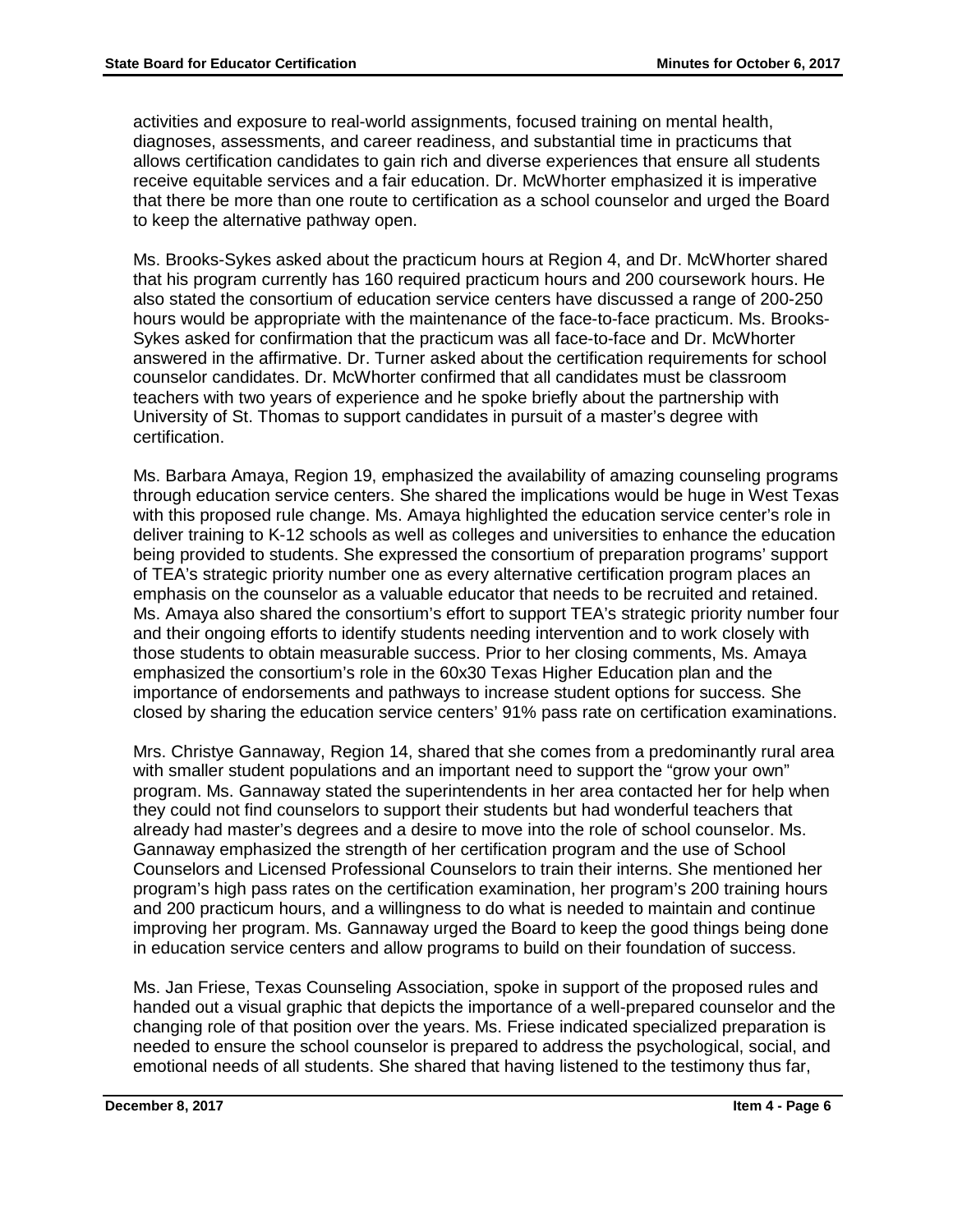she believes the Board has option to lengthen the implementation time, as the LPC Board did this when changing from the 48-hour degree requirement to the 60-hour degree requirement. Ms. Friese shared another option would be to pull out 239.20 and proceed with the rest of the proposed rule changes. Ms. Friese stated she wished the education service centers had engaged sooner on this issue but endorses a 48-hour master's degree in counseling to ensure every student has a well-prepared school counselor that can effectively deliver the essential components of a comprehensive school counseling program.

Dr. Juan Cooper stated she sees the benefit of both sides of this conversation regarding the 48-hour master's degree in school counseling. With expanding expectations for the role, preparation and training is needed to ensure every candidate's readiness to demonstrate knowledge and skills and to effectively serve as a school counselor. Dr. Cooper highlighted the importance of mentors and job-related assignments. She ended her comments by stating that whatever decision the Board makes, it is important to remember that there can be multiple options to successfully prepare individuals for school counselor certification.

Ms. Kathryn Everest, thanked the Board for their ongoing work and asked that they put everything aside and focus on doing what is best for kids. Ms. Everest spoke of recent highs and lows of student experiences on a campus and emphasized the spectrum of opportunities and challenges for which the school counselor must be prepared to work through. She emphasized kids are dealing with adverse experiences and need the support of well-trained school counselors. Following the rhetorical question of how does a person with a master's degree in another field take 18-24 hours of coursework and step into the role of school counselor ready to serve, Ms. Everest reminded the Board that school counselors are the conduits to success, the change agents in the building, and we must go with higher rigor and higher standards for the students in Texas.

Ms. Brooks-Sykes thanked Ms. Everest for her comments and asked her what she would say is the benefit of having a master's degree in counseling. Ms. Everest shared that she had a master's degree in education and completed the coursework for counseling certification and could not do the job at first. Ms. Everest shared that many candidates flounder as they enter the role of school counselor due to lack of preparation and sufficient training. She encouraged the Board to look beyond the certification test and stated there is no shortage of school counselors. Ms. Everest stated we must drill down and hire the individuals best prepared for the position. Ms. Bricker thanked Ms. Everest for her service and leadership and stated she had provided compelling points to support the agenda item. Ms. Bricker asked Ms. Everest for her thoughts on how the Board can reach their goal of not satisfying any one program, but increase the rigor and standards that will best serve all kids. Ms. Everest responded by requiring more rigor that leads to better-prepared school counselors. Ms. Bricker also asked Ms. Everest for her opinion on extending the implementation date, and Ms. Everest expressed support for adjusting the timeline to allow preparation programs and candidates additional time to make changes to their program to meet the requirements specified in the proposed rule changes. Ms. Everest reinforced the need for a well-defined, articulate, knowledgeable, skilled school counselor that can implement an effective school counseling program and work with teachers and other campus leaders to ensure support for all students.

Dr. Turner shared that she has a master's degree and has been a teacher for 13 years and would not want to be denied an opportunity to become a counselor. Ms. Everest asked if Dr.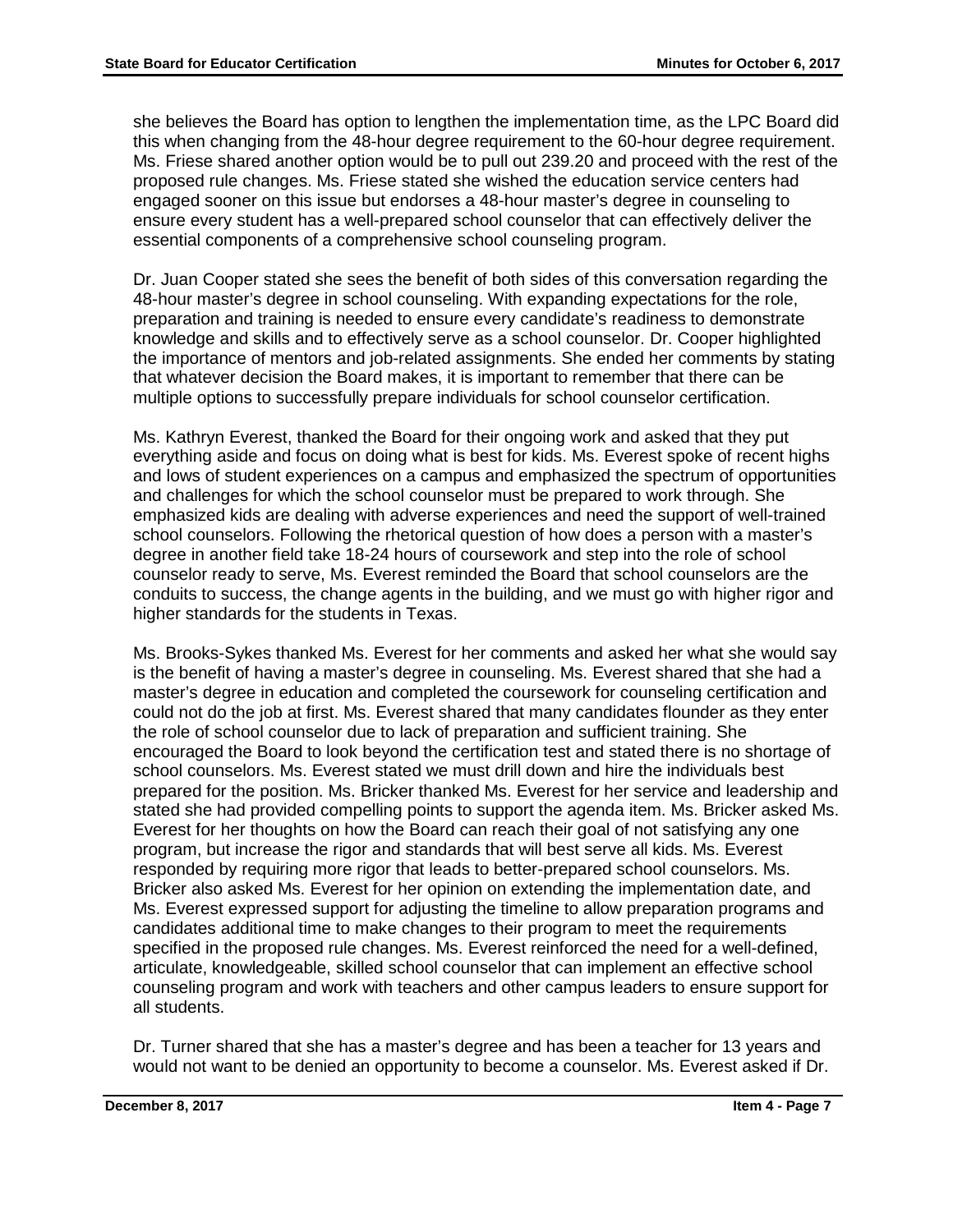Turner would feel prepared to step into the role and be ready with the specialized skill set needed to serve all students. Dr. Turner and Ms. Everest agreed that the rigor of the preparation and training should not be lessened because the master's degree is in something else.

Following the completion of public testimony, Ms. Cook returned and asked for the Board's guidance on next steps. Ms. Druesedow asked if the Board needed to discuss differences in course preparation done through an alternative certification program versus the coursework completed through a university-based program.

TEA staff and the Board engaged in dialogue confirming alternative certification programs cannot issue a master's degree. Dr. Tim Miller provided information on the required hours for classroom teacher certificates and the current program requirements for certificates other than classroom teacher. Dr. Miller shared this is not an alternative vs. institution of higher education issue as public comments indicate there were also some IHEs not in favor of the 48-hour master's degree in counseling.

Ms. Brooks-Sykes expressed her appreciation for the dialogue and emphasized the decisions being made are about students and making sure they have a highly qualified, effective, and prepared school counselor. She spoke of her initial work as a school counselor during Hurricane Katrina and feels her 48-hour master's degree in counseling supported her preparation for the role of school counselor. Ms. Brooks-Sykes express concern about programs with minimal coursework and preparation and asked the Board to consider the amount of preparation they would want an individual to have before stepping into such a critical role. Ms. Brooks-Sykes stated she agrees with delaying the implementation date to 2020 for the proposed rule changes but feels it is critical to retain the requirement of the 48 hour master's degree in counseling.

Ms. Mullins shared that she was raised by a physician and shared the analogy that she would not want to go to a general practitioner to perform her open-heart surgery. Ms. Mullins reminded the Board that they must think about the kids. She expressed the importance of having more fully-qualified counselors in schools and stated she is not worried about requirements for other certificates, as she sees the counselor certificate is different from other certification areas and requires increased specialization and training.

Dr. Cavazos shared the following four key points: agreement with reconsidering the timeline for implementation of the school counselor rules; importance of looking at the impact of an ineffective teacher on a student for one year and suing that same lens to consider the impact of an ineffective counselor on students; this is a complex issue, and there is an opportunity to continue to raise the bar and ensure you have the most highly qualified person in the position; and what are alternative certification programs providing with preparation as compares to a 48-hour master's degree – what is being offered within the coursework hours as the practicum is a moment in time and we need to know the level of preparation ensures the school counselor has an understanding of the complexity of students and their needs. Dr. Cavazos shared that he is a counselor and completed a 48-hour program, and while he is interested in the hours, he feels the content of those hours is critical. Dr. Cavazos stated we need accountability for the preparation of counselors and wanted to know how you monitor and hold programs accountable for preparation. Dr. Cavazos ended his comments by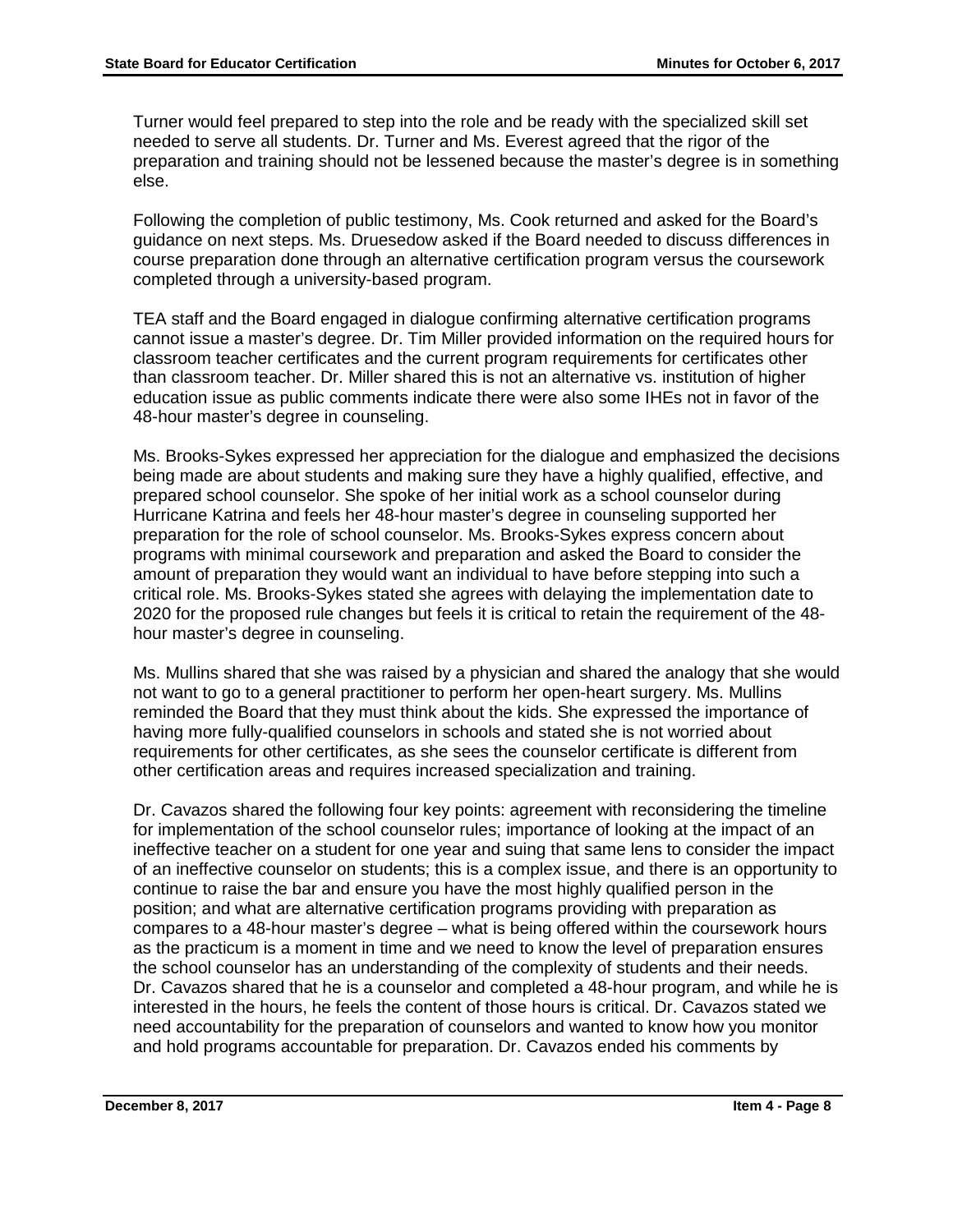emphasizing that expectations need to be clear and need to be more than passing the certification test.

Dr. Leal shared his appreciation of the conversation and emphasized he approaches these issues from a business perspective. He shared that an extension of the implementation date provides programs adequate time to adjust to the proposed changes. Mr. Leal suggested the implementation date be prior to 2020. TEA staff suggested September 1, 2019 for the Board's consideration.

Dr. Turner expressed concern about eliminating an alternative option for school counselor certification. Ms. Bricker asked national standards and what other states are doing and had a follow-up question about the Region 4/University of St. Thomas collaboration for school counselor certification. Jan Friese shared her recent research confirmed 41 states required a master's degree in counseling for school counselor certification.

Mr. Villagrana asked how TEA staff would engage more folks in the conversation if the Board decided to delay action on this item until December. Ms. Cook and Dr. Miller shared they would contact all approved school counselor programs for feedback on the proposed 48-hour master's degree requirement and seek detailed information on the coursework and practicum requirements for every program.

Ms. Brooks-Sykes shared her hesitation to delay action on this item for another meeting as this has been a fully transparent process.

Dr. Cavazos asked for confirmation that by moving forward with a proposed 48-hour master's degree in counseling, there would be no alternative method to become a counselor. TEA staff confirmed while school counselor programs at education service centers produce approximately 11% of all certified school counselors, these programs and IHEs that do not currently agree with more specification for the master's degree would be impacted by this rule change. Dr. Cavazos also asked if the proposed change to a 48-hour master's degree in counseling allows university programs to embed certification requirements into the degree requirements. TEA staff confirmed this could be done. Dr. Cavazos expressed the importance of understanding the impact of this decision and stated the Board has a responsibility to ensure that 2019 is a reasonable timeframe to affect change. Dr. Miller shared that for 2016-2017, 1,530 people were issued School Counselor certification, with 1,430 people prepared through educator preparation programs and 100 candidates obtaining certification through the out-of-state credentials review process (i.e., they already held School Counselor certification in their home state prior to moving to Texas). Dr. Miller shared that approximately 172 individuals obtained their school counselor certificates by completing one of the education service center programs.

Public Comment was provided by: Ms. Barbara Keefer Mr. Scott Kessel Dr. Hayden McWhorter Ms. Barbara Amaya Mrs. Christye Gannaway Ms. Jan Friese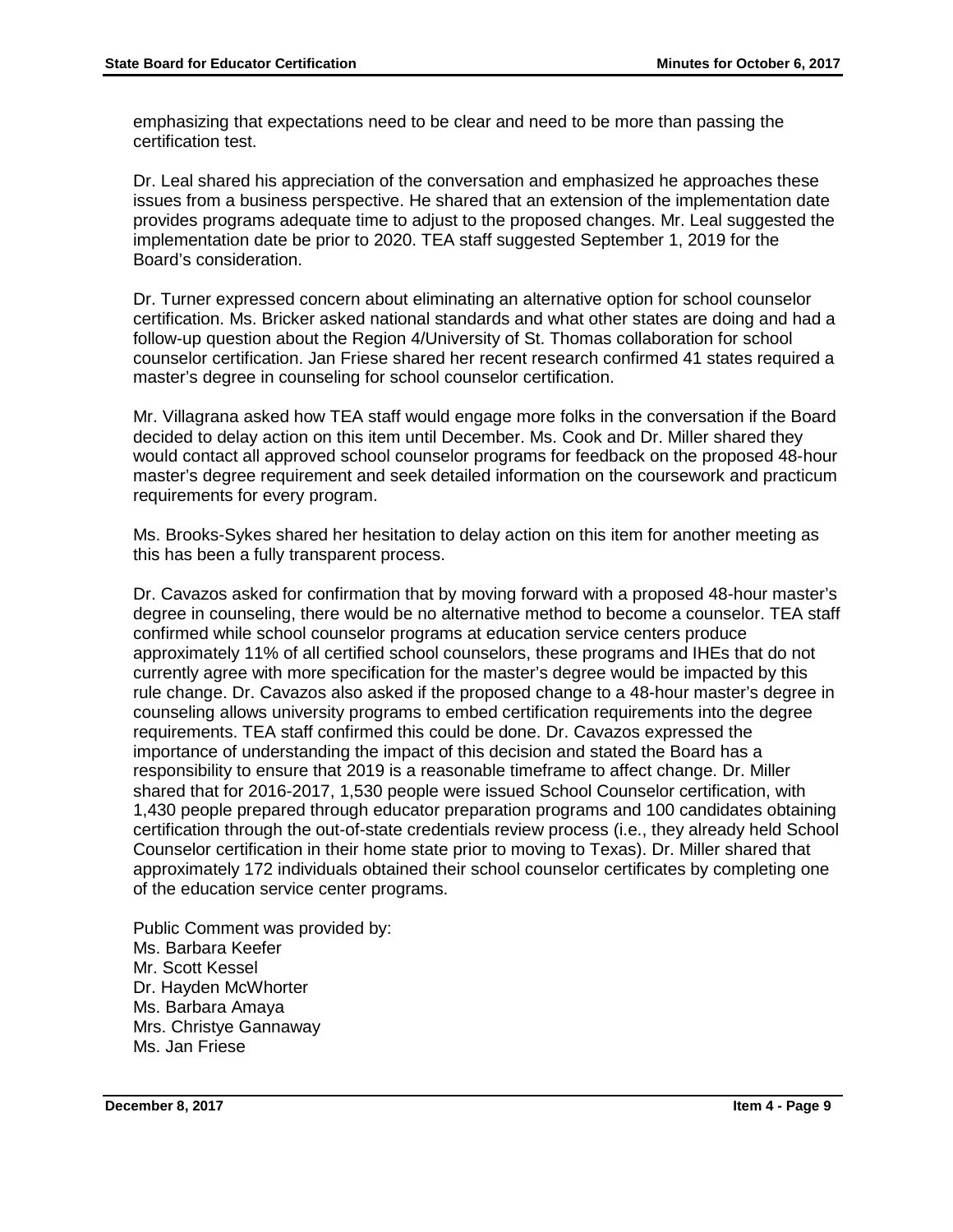Dr. Juan Cooper Ms. Kathryn Everest

#### **Motion and vote:**

*Motion was made by Ms. Brooks-Sykes to approve for adoption, subject to State Board of Education review, the proposed revisions to 19 TAC Chapter 239, Student Services Certificates, Subchapter A, School Counselor Certificate, and Subchapter C, Educational Diagnostician Certificate, with an effective date of 20 days after filing the adoption notice with the Texas Register with an amendment to §239.30 changing the implementation date from September 1, 2018 to September 1, 2019. Second was made by Ms. Bricker and the motion carried with Ms. Brooks-Sykes, Ms. Bricker, Ms. Bridges, Dr. Cavazos, Ms. Mullins, Mr. Leal, and Mr. Coleman voting in favor and Dr. Turner voting against the motion.* 

#### **10. Consider and Take Appropriate Action on Adoption of Proposed Amendments to 19 TAC Chapter 234, Military Service Members, Military Spouses, and Military Veterans**

Ms. Cook presented this item to the Board. She highlighted proposed changes on pages 10 and 11, and explained these changes would implement recent legislation to issue a threeyear temporary certificate to military spouses. Ms. Cook shared another change has been proposed to ensure that military spouses previously issued a one-year certificate will have an opportunity to extend that credential for two additional years. Ms. Cook explained the proposed change on page 11 provides clarification on the renewal requirements applicable to all members of the military community.

## **Motion and vote:**

*Motion was made by Ms. Brooks-Sykes to approve for adoption, subject to State Board of Education review, the proposed amendments to 19 TAC Chapter 234, Military Service Members, Military Spouses, and Military Veterans, with an effective date of 20 days after filing the adoption notice with the Texas Register. Second was made by Mr. Coleman, and the Board voted unanimously in favor of the motion.* 

#### **11. Consider and Take Appropriate Action on Adoption of Proposed Revisions to 19 TAC Chapter 231, Requirements for Public School Personnel Assignments, Subchapter C, Grades 6-8 Assignments, and Subchapter E, Grades 9-12 Assignments**

Ms. Cook presented this item to the Board. She reminded Board members of the discussion in August that focused on training requirements to be implemented in 2018-2019 for several career and technical education courses, and several updates to course names throughout the information provided in Attachment II. Ms. Cook asked Board members to pull out the substitute rule text document and the summary of public comments for this item. She first explained a proposed change to 2019-2020 for implementation of training requirements for several career and technical education (CTE) courses to allow additional time to develop more robust training. Ms. Cook confirmed that this change would have no impact on individuals already certified, and the various courses can continue to be taught by individuals with the certificates specified in rule as appropriate for placement into the assignment. Ms. Cook took a few moments to walk Board members through the summary of public comments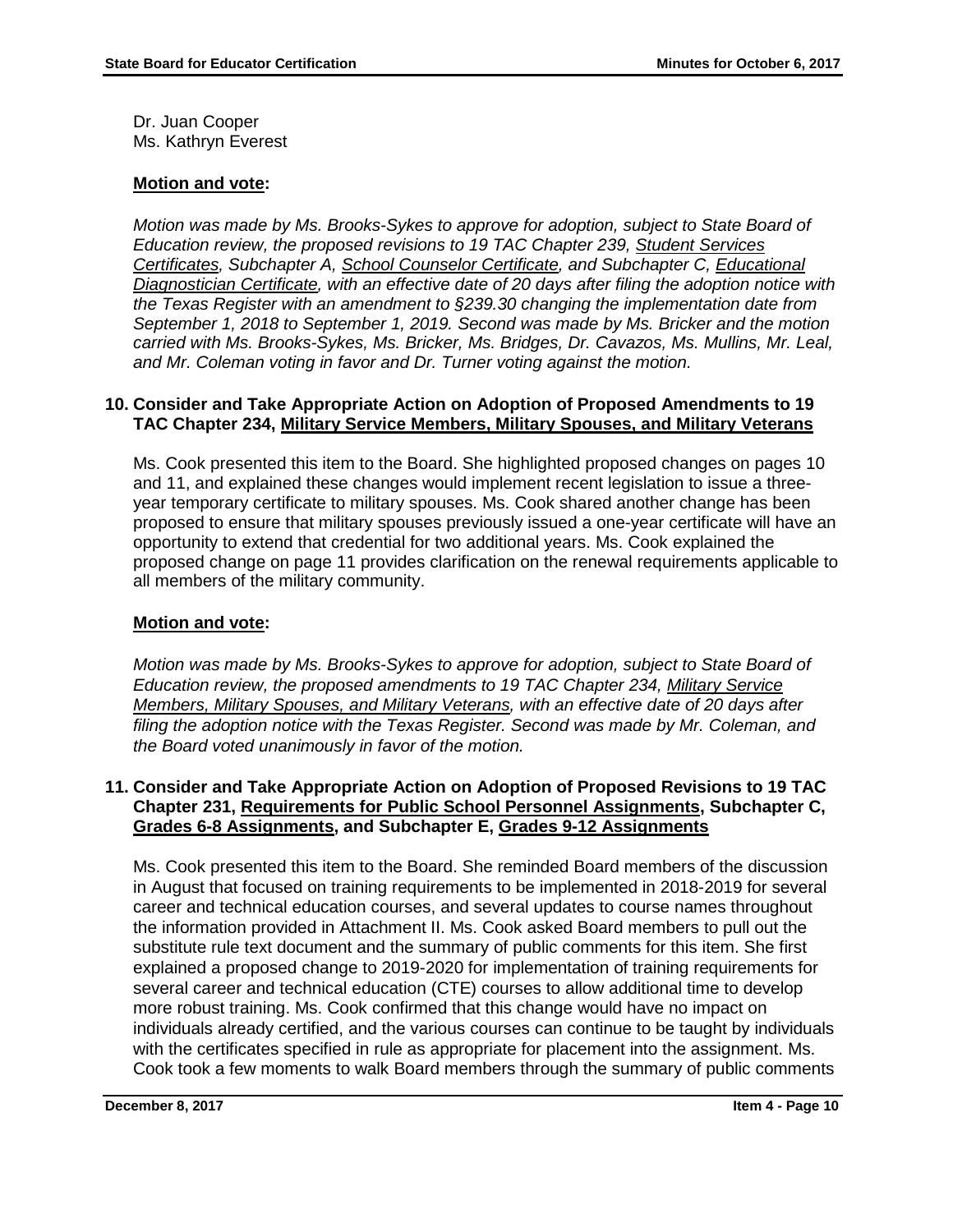specific to certificates appropriate to teach the following courses: Education and Training, Interior Design, Floral Design, and Photography. She discussed staff's recommended changes at adoption to expand the certificates appropriate to teach the series of courses for Education and Training and Interior Design, but confirmed staff suggests retaining the current list of certificates already in rule for eligibility to teach Floral Design and Photography.

Prior to the Board's vote on this item, Mr. Winchester provided additional information on the proposed change specific to the Education and Training course. He emphasized the goal was to increase flexibility to allow the best teachers and campus leaders within a district to teach this series of courses. Mr. Winchester shared that implementing this rule change would be an impactful move that aligns with the agency's strategic priority one, and assists with motivating the best and the brightest students to consider the teaching profession as a viable career pathway.

# **Motion and vote:**

*Substitute motion was made by Ms. Bricker to approve for adoption, subject to State Board of Education review, the proposed revisions to 19 TAC Chapter 231, Requirements for Public School Personnel Assignments, Subchapter C, Grades 6-8 Assignments, and Subchapter E, Grades 9-12 Assignments, as amended in the substitute text document, with an effective date of 20 days after filing the adoption notice with the Texas Register*. *Second was made by Ms. Bridges, and the Board voted unanimously in favor of the motion.*

## **12. Consider and Take Appropriate Action on Proposed Amendments to 19 TAC Chapter 245, Certification of Educators from Other Countries**

Ms. Cook presented this item to the Board. She explained this was a discussion item in August. Ms. Cook shared these rules are specific to the certification process for individuals licensed to teach in other countries. She made a brief connection to conversations related to recent rulemaking on the English language proficiency requirements. Ms. Cook walked the Board through the proposed changes for rules governing the certification process for out-ofcountry applicants, and emphasized most changes are to update TAC references and/or provide clarification on processes that applicants must follow to complete the Texas credentials review process. Ms. Cook also referenced the supplemental document that compares the certification requirements for visiting international teacher candidates and the requirements for out-of-country certification candidates. Ms. Cook also referenced text within the body of the agenda item that acknowledges the Board's interest in more discussions on the Visiting International Teacher (VIT) certificate requirements.

Dr. Peebles asked questions about the general provisions section and references to the accredited institution of higher education and recommended a change that would strengthen the rules by maintaining consistency in accreditation of degrees from various countries. He indicated there are other accrediting bodies that might be recognized from other departments of education that are not recognized by the Texas Higher Education Coordinating Board. Ms. Cook asked Dr. Peebles for any additional language he might suggest to further tighten the language. Dr. Peebles confirmed his recommendation to retain current wording and add "or by the department of education" at the end of the sentence to expand the coverage of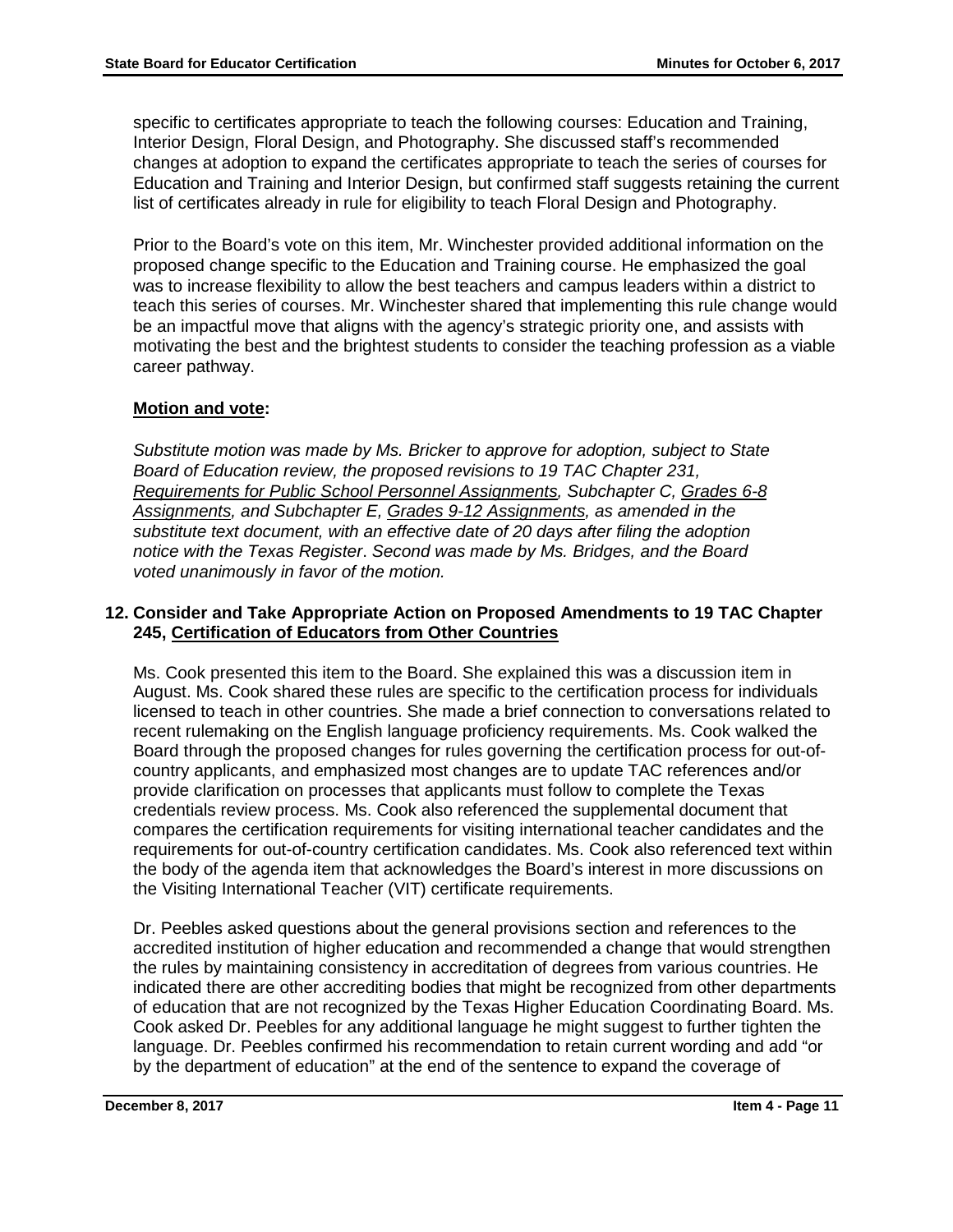accrediting bodies. Ms. Cook confirmed staff agrees with the suggested changes to strengthen these rules.

## **Motion and vote:**

*Motion was made by Ms. Bricker to approve the proposed amendments to 19 TAC Chapter 245, Certification of Educators from Other Countries, to be published as proposed in the Texas Register. Second was made by Mr. Leal.* 

The SBEC recessed at 11:38am.

The SBEC reconvened at 11:45am*.*

*Motion was made by Ms. Bricker to amend §245.1, Subsection (b), to add "in the United States accredited or otherwise approved by an accrediting organization recognized by the Texas Higher Education Coordinating Board or by the United States Department of Education" after "education". Second was made by Ms. Mullins, and the Board voted unanimously in favor of the motion and amendment.* 

Ms. Mullins left the meeting at 11:48 AM.

The SBEC recessed for lunch at 11:48 AM and reconvened at 12:19 PM.

## **13. Consider and Take Appropriate Action on Proposed New 19 TAC Chapter 235, Classroom Teacher Certification Standards, Subchapter A, General Provisions, Subchapter B, Elementary School Certificate Standards, Subchapter C, Middle School Certificate Standards, and Subchapter D, Secondary School Certificate Standards**

Ms. Wu and Ms. McLoughlin presented this item to the Board. Ms. Wu stated that the proposed standards were the exact standards that were brought forth for discussion at the August board meeting. Ms. Wu gave rationale as to why 19 TAC Chapter 149 was used as a basis for the prioritized PPR standards. Ms. Wu explained that Chapter 149 was the basis for the creation of the teacher appraisal system, T-TESS, and is currently used by EPPs as the basis of their curriculum for developing teachers. Ms. Wu noted that prioritization of these standards was needed since they cover the span of a novice to accomplished teacher: therefore, the educator standards advisory committee prioritized the standards that were essential for the beginning teacher in each specified grade-band.

Dr. Turner asked how these standards would impact already-certified educators if they wanted to pursue a certification in a different grade-band. Dr. Turner also inquired if educators would need to take another PPR exam. Dr. Miller and Ms. Cook responded by stating that the Board would have the opportunity to make that decision when TAC Chapter 230 subchapter G comes up for discussion. Ms. Cook explained that Chapter 230 outlines the tests that would be needed for certifications, either initial or additional.

Ms. Bricker inquired about the process that has been taken to determine the possible pathways to attaining an Early Childhood: Prekindergarten-Grade 3 certification. Ms. Wu stated that this would be the content of the next item and Ms. Bricker agreed to postpone her question.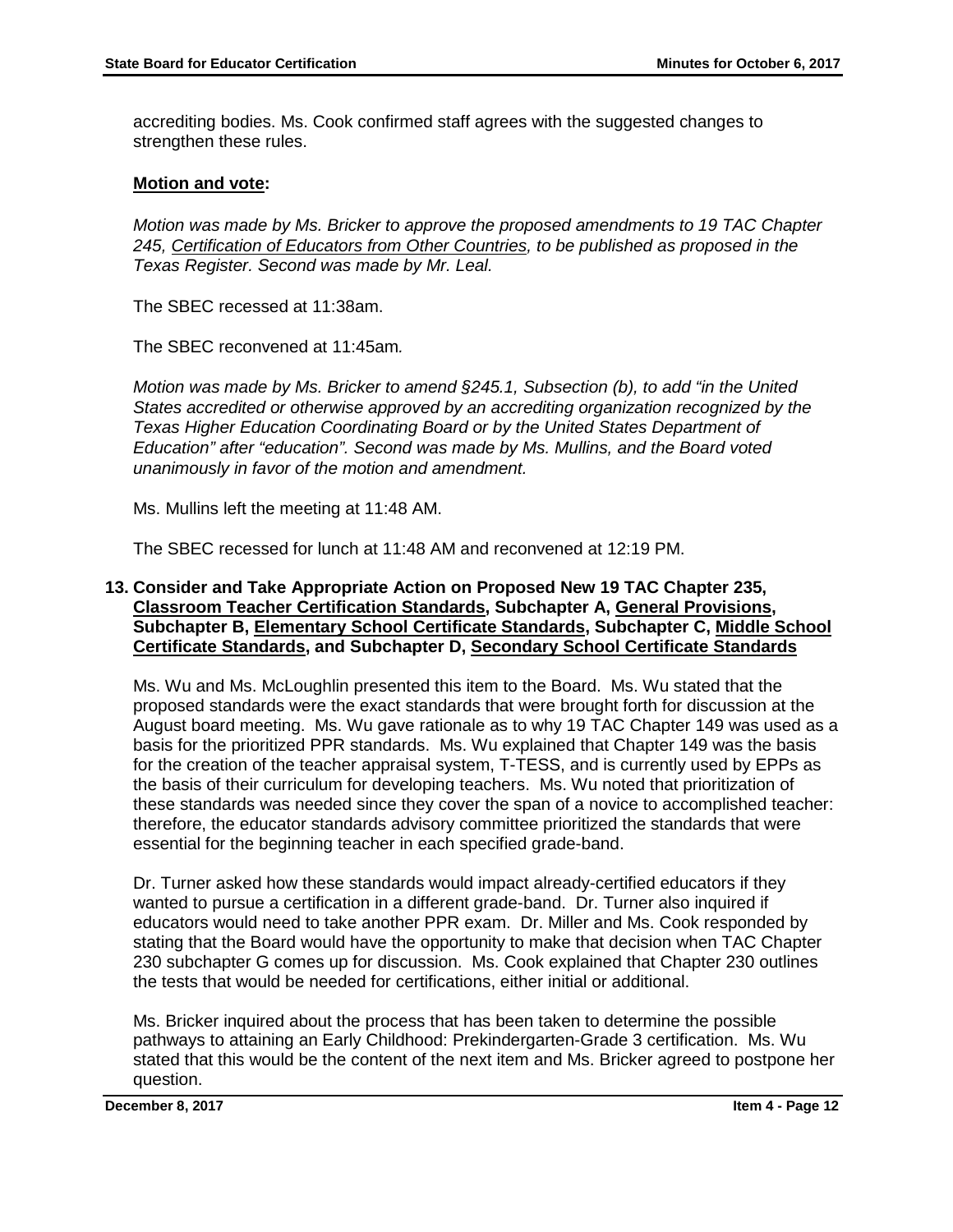*Motion was made by Mr. Coleman to approve the proposed new 19 TAC Chapter 235, Classroom Teacher Certification Standards, Subchapter A, General Provisions, Subchapter B, Elementary School Certificate Standards, Subchapter C, Middle School Certificate Standards, and Subchapter D, Secondary School Certificate Standards, to be published as proposed in the Texas Register. Second was made by Ms. Brooks-Sykes, and the Board voted unanimously in favor of the motion.*

# **14. Discussion and Update on Classroom Teacher Standards Advisory Committee**

Ms. Wu and Ms. McLoughlin presented this item to the Board. Ms. McLoughlin asked the Board to discuss the drafted EC-3 content, Science of Teaching Reading, and possible EC-6 PPR standards. In addition, Ms. McLoughlin asked the Board to discuss the proposed pathways for attaining an Early Childhood: Prekindergarten-Grade 3 certificate. Ms. McLoughlin remined the Board that they have held discussions around the development of an early childhood certificate since December 2016.

Ms. McLoughlin shared with the Board that during the 85th legislature, SB 1839 and HB 2039 were passed with statutory requirements to offer an EC-3 certificate and established pathways for educators entering the field, as well as current elementary teachers, to attain an early childhood certificate. Ms. McLoughlin emphasized that by statute, both routes towards certification would require coursework and demonstration of proficiency through assessments.

Ms. McLoughlin also reminded the Board that in previous meetings, board members requested TEA staff explore a supplemental option for the Early Childhood: Prekindergarten-Grade 3 certificate. Ms. McLoughlin shared that given the testimony at the March meeting concerning the ease of acquiring a supplemental through certification by exam, coupled with the training requirements in the statutory language, staff proposed two "pathways" that would ensure all educators of early learners are equipped with the rigorous standards laid out by the Board and advisory committee. Ms. McLoughlin referenced the handout side, which provided a visual of these pathways and reviewed the specifics of each pathway with the Board. Ms. McLoughlin also noted that the statute included a requirement to consult with IHE faculty with expertise in early childhood to draft training and coursework recommendations, and staff would, therefore, be moving forward with convening an IHE Faculty Committee in mid-October for this purpose. Ms. McLoughlin noted that their recommendations will be presented in December in the Chapter 228 item.

Ms. McLoughlin reviewed the timeline of the Educator Standards Advisory Committee's work and referenced the drafted EC-3 content and Science of Teaching Reading Standards for the Board's review. Ms. McLoughlin stated that the educator standards advisory committee utilized the Kindergarten-Grade 5 Texas Essential Knowledge and Skills, Prekindergarten guidelines, current Science of Teaching Reading standards, and National Association for the Education of Young Children Standards for Early Childhood Professional Preparation as the foundation for the EC-3 content and Science of Teaching Reading standards. Ms. McLoughlin also noted that EPPs are currently required to align their curriculum with the TEKS and Prekindergarten guidelines along with the Science of Teaching Reading standards.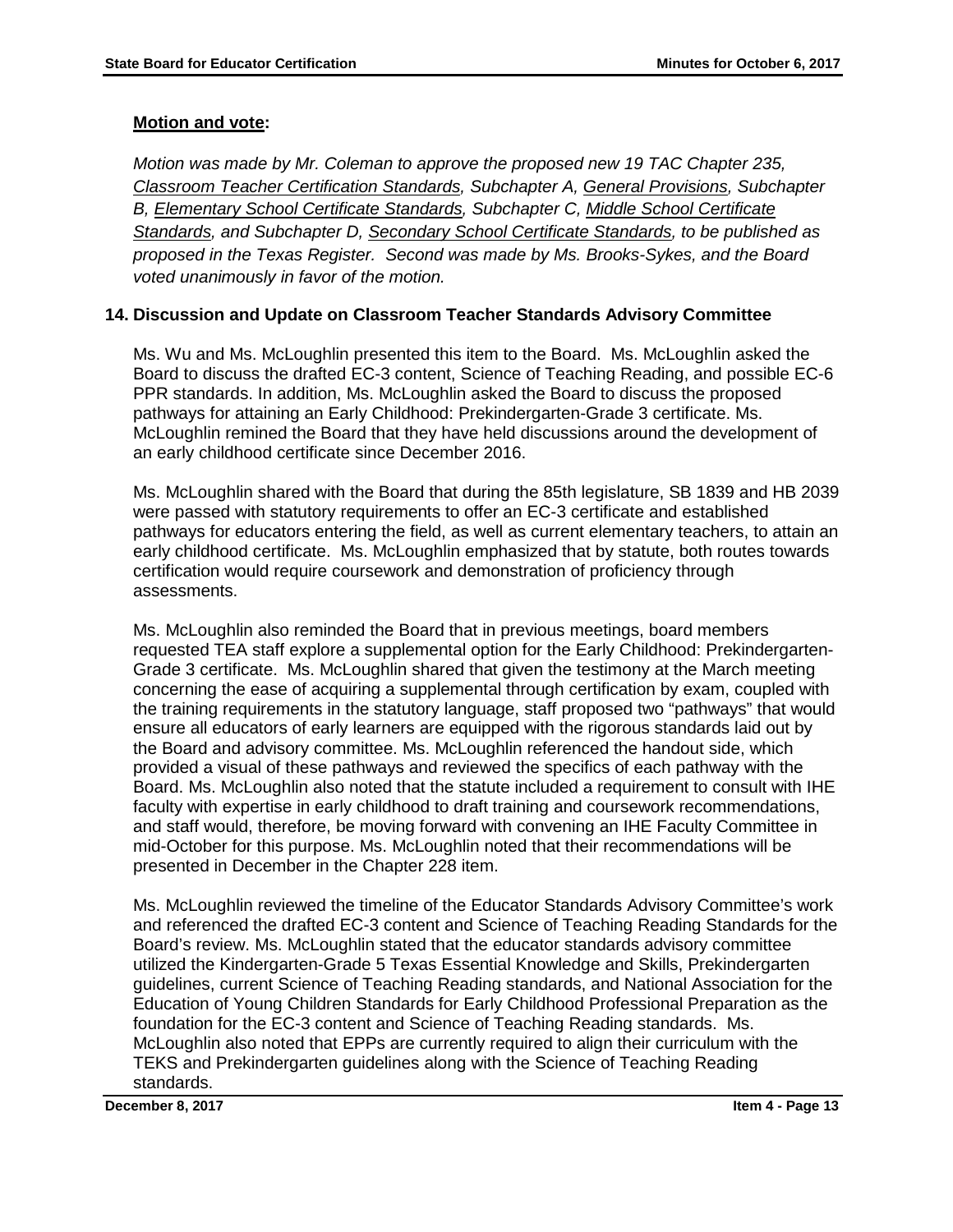Ms. McLoughlin then shared that based upon recent feedback of the committee, staff would make an adjustment to the drafted standards to indicate a clear emphasis on the Grades K-3 TEKS. Ms. McLoughlin shared an example of what this would look like within the standard language.

Ms. McLoughlin shared that while staff now bring the EC-3 Content and Science of Teaching Reading standards to the Board for discussion, the intent is for these standards to work with the EC-3 PPR standards from item 13 to create a rigorous and relevant Early Childhood: Prekindergarten-Grade 3 certificate.

Ms. Wu then stated that upon completion of drafting the standards to be included for an Early Childhood: Prekindergarten-Grade 3 certificate, TEA staff identified an opportunity for the Board's consideration to strengthen the existing EC-6 certificate by applying the same methodology and advice provided to grade-band the existing EC-12 PPR by prioritizing standards for an EC-6 PPR. Ms. Wu noted that 37,000 candidates took the EC-12 PPR during the 2016-2017 school year. In that same timeframe, she noted that 20,000 candidates took the EC-6 Core Subjects exam. Ms. Wu also noted that this population of candidates therefore make up a significant portion of those pursuing certification. Ms. Wu stated that these draft standards would, therefore, allow the EC-6 certified individuals to have the same grade-band focused PPR as the EC-3, 4-8, and 7-12. Ms. Wu stated that if the Board approved this approach, staff would include those standards with the EC-3 content and STR standards in the proposal item in December.

There were no questions or comments from the Board on this item.

No action taken.

**15. Consider and Take Appropriate Action on Proposed Amendments to 19 TAC Chapter 249, Disciplinary Proceedings, Sanctions, and Contested Cases, Subchapter A, General Provisions, §249.3, Definitions, Subchapter B, Enforcement Actions and Guidelines, §249.12, Administrative Denial; Appeal, §249.14, Complaint, Required Reporting, and Investigation; Investigative Notice; Filing of Petition, §249.15, Disciplinary Action by State Board for Educator Certification, §249.17, Decision-Making Guidelines, and Subchapter D, Hearing Procedures, §249.35, Disposition Prior to Hearing; Default**

Ms. Moriaty presented this item to the Board. Ms. Moriaty explained that the proposed amendments would implement Senate Bill (SB) 7, 85th Texas Legislature, Regular Session, 2017; set minimum standards for administrators who fail to report educator misconduct; clarify the reasons for which the SBEC can deny a certificate to an applicant; require reporting administrators to provide additional factual details in educator misconduct reports; and clarify the law that applies when educators default after failing to answer a petition.

## **Motion and vote:**

*Motion was made by Mr. Coleman to approve the proposed amendments to 19 TAC Chapter 249, Disciplinary Proceedings, Sanctions, and Contested Cases, Subchapter A, General Provisions, §249.3, Definitions, Subchapter B, Enforcement Actions and Guidelines, §249.12,*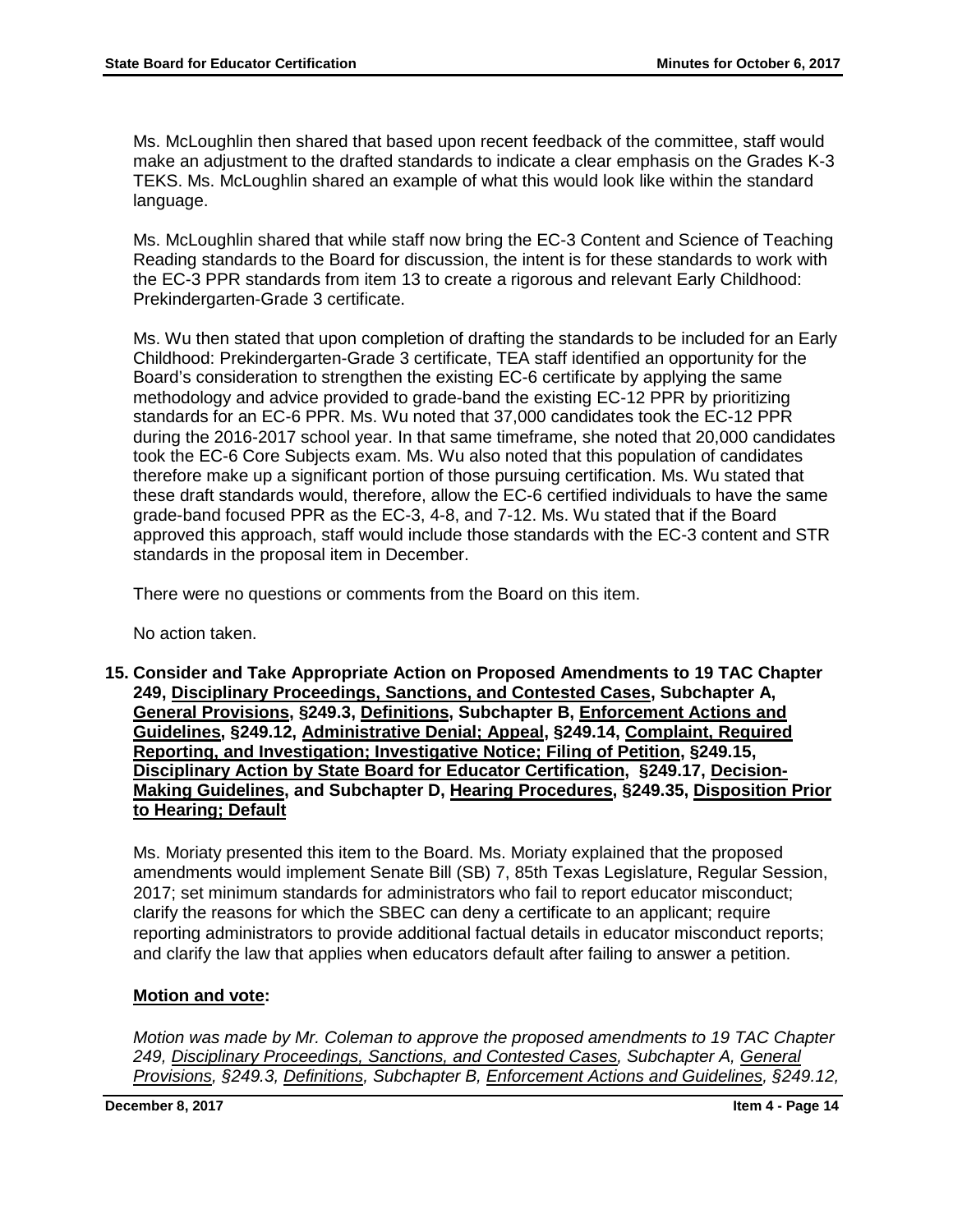*Administrative Denial; Appeal, §249.14, Complaint, Required Reporting, and Investigation; Investigative Notice; Filing of Petition, §249.15, Disciplinary Action by State Board for Educator Certification, and §249.17, Decision-Making Guidelines, and Subchapter D, Hearing Procedures, §249.35, Disposition Prior to Hearing; Default, to be published as proposed in the Texas Register. Second was made by Ms. Brooks-Sykes, and the Board voted unanimously in favor of the motion.* 

## **16. Consider and Take Action on Principal and Teacher Surveys for Accountability System for Educator Preparation Programs**

Dr. Miller presented this item to the Board. Dr. Miller explained that this item provides the Board an opportunity to discuss and approve a principal survey of first-year teachers that more clearly describes the performance expectations for first-year teachers and more closely aligns with the Texas Teacher Evaluation and Support System (T-TESS) rubric. This item also provides the Board with an opportunity to discuss and approve a survey of new teachers that is also more closely aligned with the T-TESS rubric. The approved surveys will be piloted in Spring 2018. The principal and teacher surveys are factors in determining the performance of educator preparation programs (EPPs) in the Accountability System for Educator Preparation Programs. Dr. Miller explained that changes were made to the principal survey based on input from Dr. Ridley during a previous meeting to ensure the survey was based on a first-year teacher's demonstration of practices. Dr. Miller also explained that changes were made to both surveys based on input from the cognitive interviews that were conducted during the summer. Dr. Miller informed the Board that the names of cognitive interview participants were not included in the item but the demographics of the schools where the principals and teachers who participated in the cognitive interviews were included in the item. Dr. Miller reminded the Board that these surveys will be piloted in the spring of 2018, the results would be shared with the Board to inform the adoption of performance standards for EPPs, and the Board would have an opportunity to approve any final changes to the survey after the pilot. Dr. Turner asked why the surveys did not use the same performance indicators that were included in the T-TESS rubric. Dr. Miller explained that different scale was used for the surveys because not all districts and schools use the T-TESS rubric.

# **Motion and vote:**

*Motion was made by Dr. Cavazos to approve the principal and teacher pilot surveys as presented. Second was made by Ms. Brooks-Sykes, and the Board voted unanimously in favor of the motion.* 

## **17. [Consider and Take Appropriate Action on Request to Approve New Class](http://tea.texas.gov/WorkArea/linkit.aspx?LinkIdentifier=id&ItemID=25769820383&libID=25769820490) of Certificate at East Texas Baptist University**

Dr. Miller presented this item to the Board. Dr. Miller explained that this item provides the Board an opportunity to approve a request by East Texas Baptist University, an approved and accredited educator preparation program located in Marshall, Texas, to offer the Superintendent class of certificate. Texas Education Agency (TEA) staff reviewed the proposal request and found that it complied with provisions of 19 TAC Chapter 227, Provisions for Educator Preparation Candidates, Chapter 228, Requirements for Educator Preparation Programs, Chapter 229, Accountability System for Educator Preparation Programs, Chapter 230, Professional Educator Preparation and Certification, Subchapter B,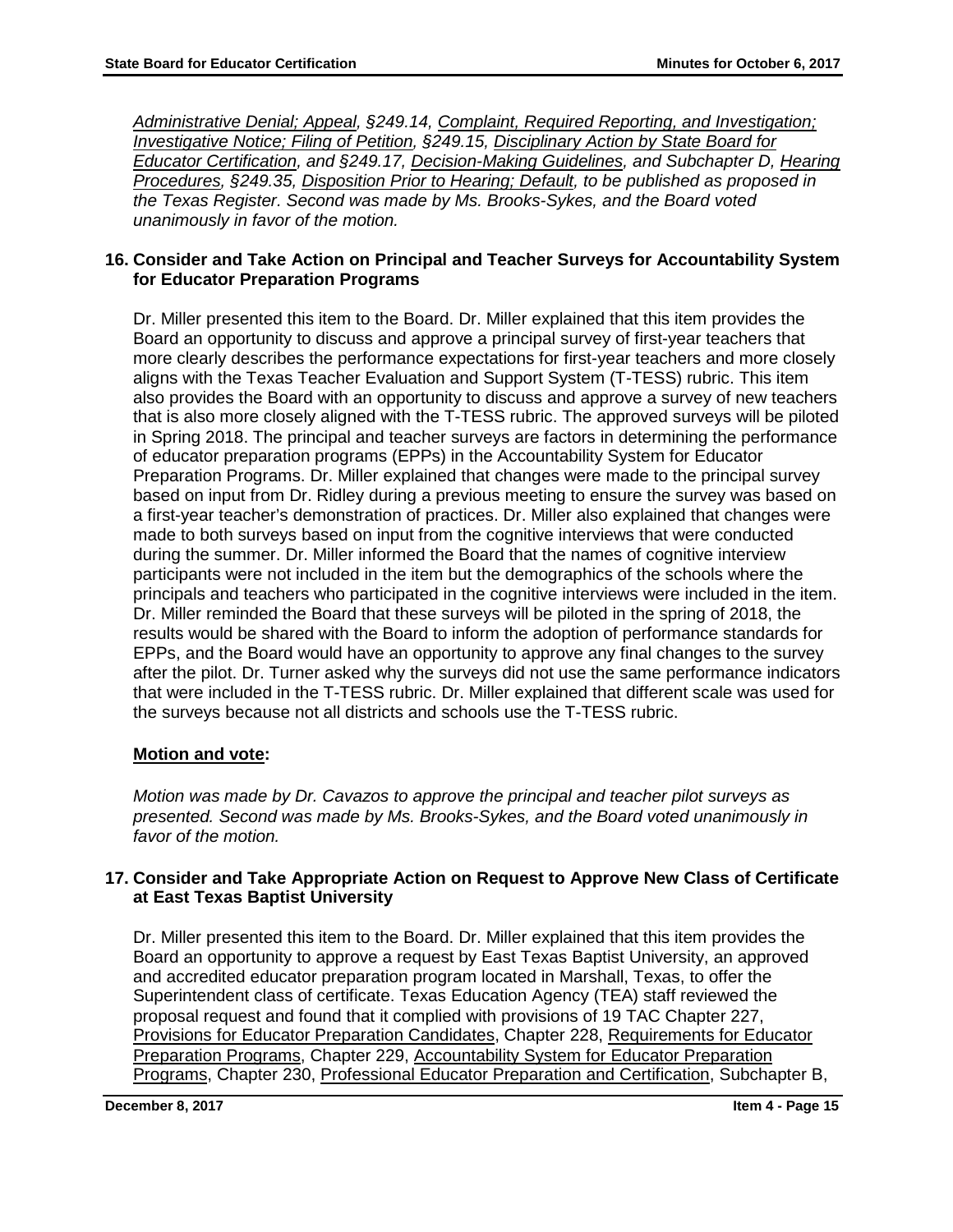General Certification Requirements, and Chapter 242, Superintendent Certificate. Dr. Miller explained that the program would go above beyond the minimum standards by requiring four onsite and face-to-face observations of superintendent candidates during their practicum experience.

## **Motion and vote:**

*Motion was made by Ms. Bricker to approve the Superintendent class of certificate at East Texas Baptist University as presented. Second was made by Ms. Bridges, and the Board voted unanimously in favor of the motion.* 

## **18. Approval of the SBEC Mission Statement and Core Principles**

Ms. Pogue presented this item to the Board. Ms. Pogue reminded the Board that during the August 3, 2017 work session, Dr. Cheryl Harris, with the American Institutes for Research, facilitated the Board through reviewing the current mission statement and core principles. Ms. Pogue also reminded the Board that the mission statement and core principles inform the TEA staff in performing the administrative functions on behalf of the Board. Ms. Pogue presented Dr. Harris' draft mission statement and core principles that reflect the input staff received from the Board during the work session.

## **Motion and vote:**

*Motion was made by Dr. Cavazos to approve the SBEC Mission Statement and Core Principles. Second was made by Dr. Turner, and the Board voted unanimously in favor of the motion.* 

## **DISCIPLINARY CASES**

# **19. Pending or Contemplated Litigation, including Disciplinary Cases**

## **A. Defaults**

## **No Answer Defaults**

1. In the Matter of Paul Davis; Action to be taken: Consideration of Issuance of Default **Judgment** 

Staff recommendation: 1 year suspension

2. In the Matter of Malynda Schoppe Fischer; Action to be taken: Consideration of Issuance of Default Judgment

Staff recommendation: 1 year suspension

3. In the Matter of Jessica Wilhelm; Action to be taken: Consideration of Issuance of Default **Judgment**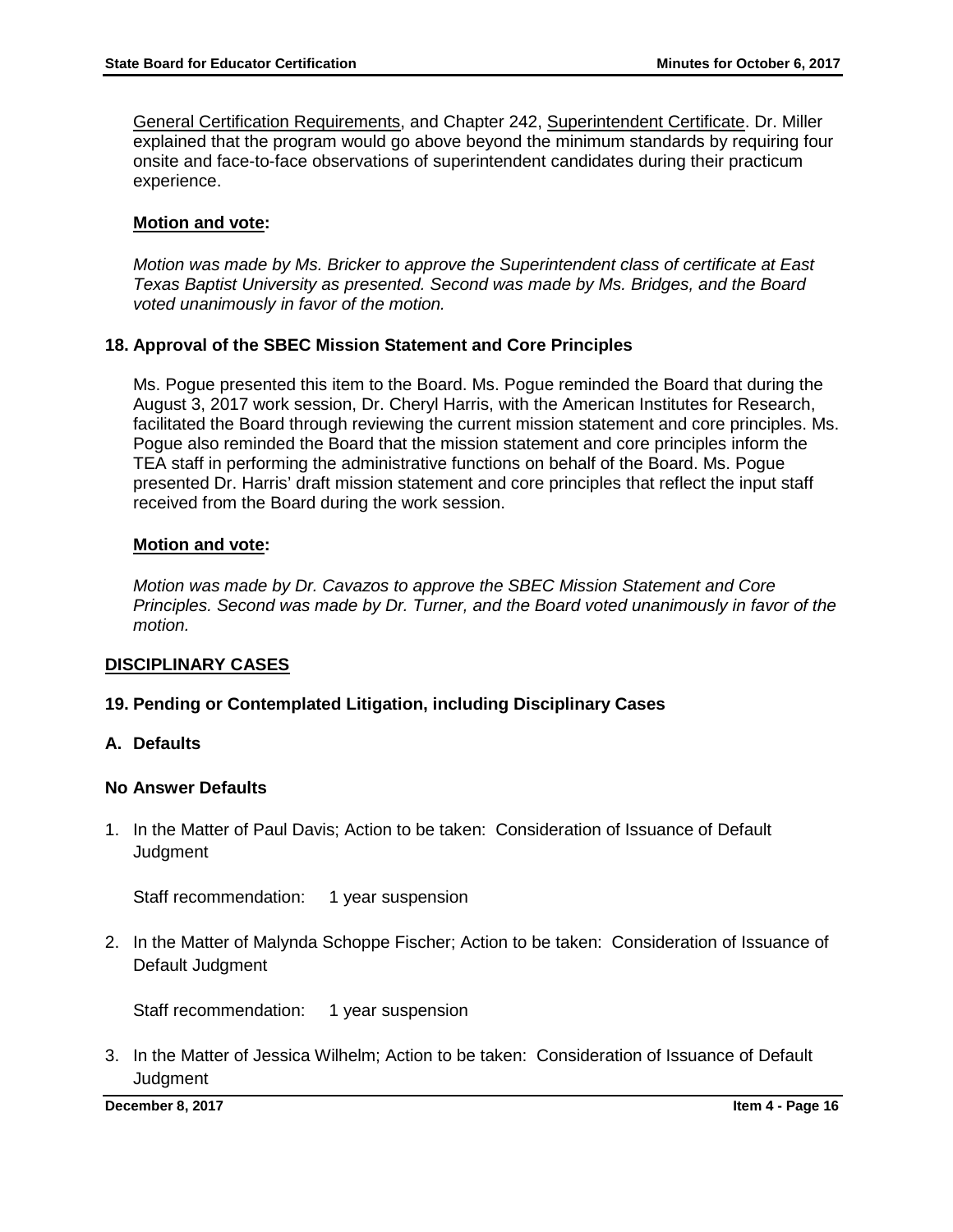Staff recommendation: 1 year suspension

4. In the Matter of Scott Christopher Challgren; Action to be taken: Consideration of Issuance of Default Judgment

Staff recommendation: Permanent Revocation

5. In the Matter of Luis Pasos-Chirino; Action to be taken: Consideration of Issuance of Default **Judgment** 

Staff recommendation: Permanent Revocation

6. In the Matter of John Marcos Perez; Action to be taken: Consideration of Issuance of Default **Judgment** 

Staff recommendation: Permanent Revocation

7. In the Matter of Mary Ainsley Thigpen; Action to be taken: Consideration of Issuance of Default Judgment

Staff recommendation: Permanent Revocation

8. In the Matter of Nathaniel Dwight Jackson; Action to be taken: Consideration of Issuance of Default Judgment

Staff recommendation: Permanent Revocation

9. In the Matter of Luis Rodriguez; Action to be taken: Consideration of Issuance of Default **Judgment** 

Staff recommendation: Permanent Revocation

10. In the Matter of Gloria Micaela Aguilar; Action to be taken: Consideration of Issuance of Default Judgment

Staff recommendation: Permanent Revocation

11. In the Matter of Alfredo Avalos; Action to be taken: Consideration of Issuance of Default **Judgment** 

Staff recommendation: Permanent Revocation

12. In the Matter of Amanda Bernal; Action to be taken: Consideration of Issuance of Default **Judgment** 

**December 8, 2017 Item 4 - Page 17**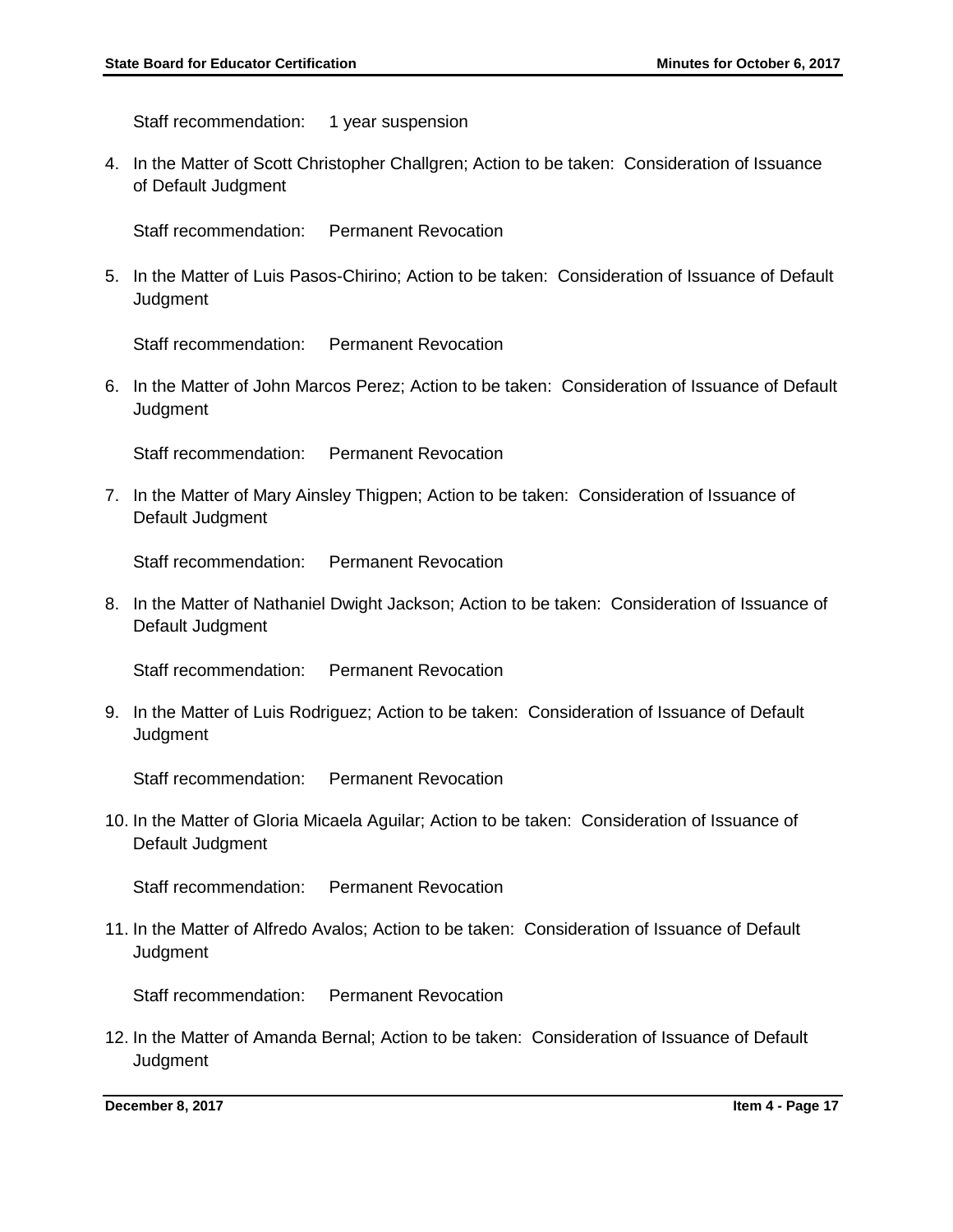Staff recommendation: Permanent Revocation

14. In the Matter of Asceneth Guerrero; Action to be taken: Consideration of Issuance of Default **Judgment** 

Staff recommendation: Permanent Revocation

15. In the Matter of April R. Gunn; Action to be taken: Consideration of Issuance of Default **Judgment** 

Staff recommendation: Revocation

16. In the Matter of Phlicia Rashad Johnson; Action to be taken: Consideration of Issuance of Default Judgment

Staff recommendation: Permanent Revocation

17. In the Matter of Mark Anthony Mask; Action to be taken: Consideration of Issuance of Default Judgment

Staff recommendation: Permanent Revocation

18. In the Matter of Tarrell Tyler Matlock; Action to be taken: Consideration of Issuance of Default Judgment

Staff recommendation: Revocation

19. In the Matter of Aaron M. Stevens; Action to be taken: Consideration of Issuance of Default **Judgment** 

Staff recommendation: Revocation

20. In the Matter of Lexia B. Ball; Action to be taken: Consideration of Issuance of Default Judgment

Staff recommendation: 3 year suspension and proof of successful completion of substance abuse treatment program

21. In the Matter of Traci Anne Brannan; Action to be taken: Consideration of Issuance of Default Judgment

Staff recommendation: Permanent Revocation

22. In the Matter of Amanda B. Collett; Action to be taken: Consideration of Issuance of Default **Judgment** 

**December 8, 2017 Item 4 - Page 18**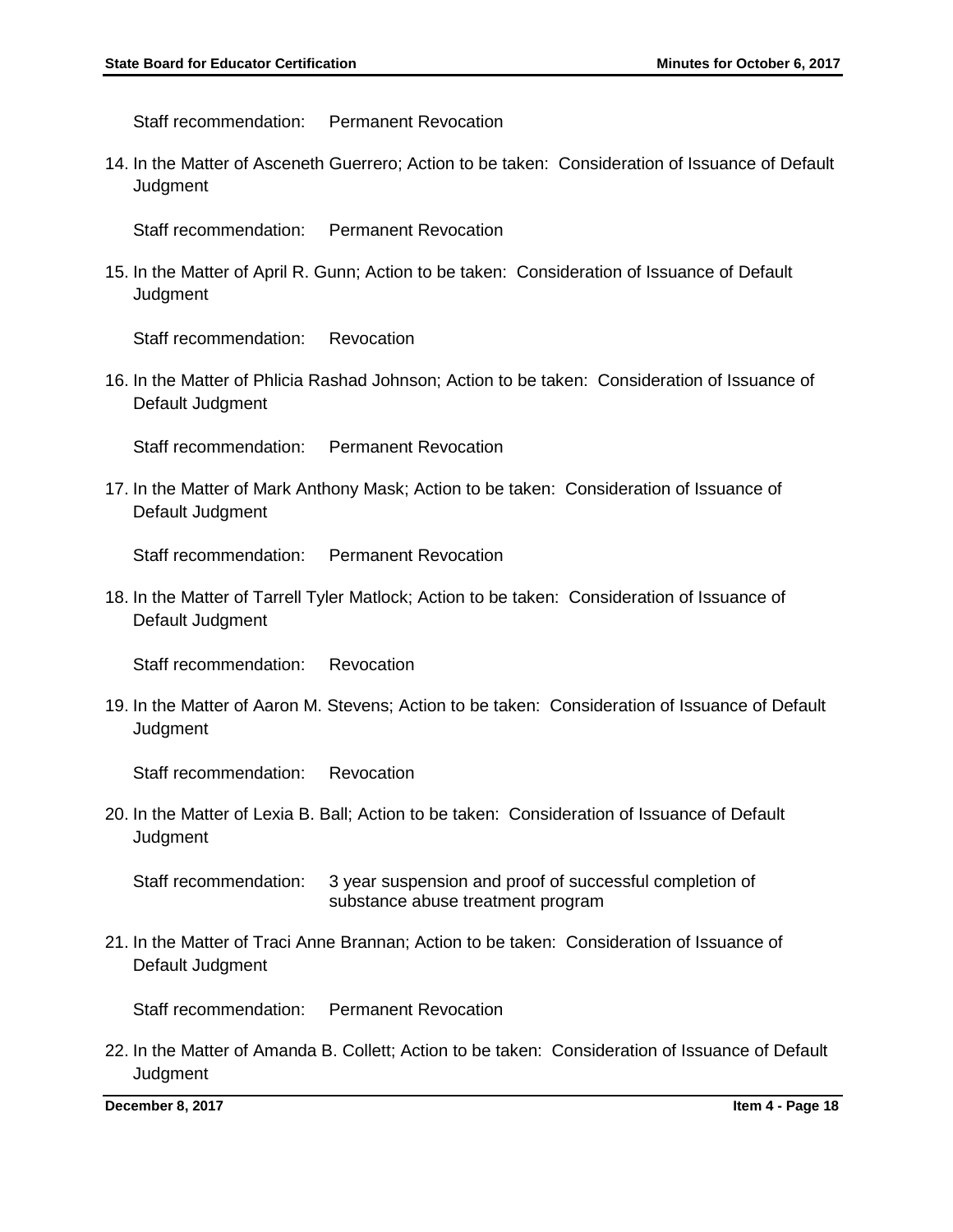Staff recommendation: 1 year suspension and proof of successful completion of substance abuse treatment program

- 23. In the Matter of Jennifer Finney; Action to be taken: Consideration of Issuance of Default **Judgment** 
	- Staff recommendation: 2 year suspension and proof of successful completion of substance abuse treatment program
- 24. In the Matter of Jennifer Graham; Action to be taken: Consideration of Issuance of Default **Judgment**

Staff recommendation: Revocation

25. In the Matter of Melissa Guerrero; Action to be taken: Consideration of Issuance of Default **Judgment** 

Staff recommendation: Revocation

26. In the Matter of Candace Kathleen Jacobs; Action to be taken: Consideration of Issuance of Default Judgment

Staff recommendation: Revocation

27. In the Matter of Michelle Hernandez-Moreno; Action to be taken: Consideration of Issuance of Default Judgment

Staff recommendation: 1 year suspension and proof of successful completion of substance abuse treatment program

28. In the Matter of Vicente Leal, Jr.; Action to be taken: Consideration of Issuance of Default **Judgment** 

Staff recommendation: Revocation

- 29. In the Matter of Rachel Sambrano; Action to be taken: Consideration of Issuance of Default **Judgment** 
	- Staff recommendation: 3 year suspension and proof of successful completion of substance abuse treatment program
- 30. In the Matter of Waltekia Mashae Shaw; Action to be taken: Consideration of Issuance of Default Judgment

Staff recommendation: Revocation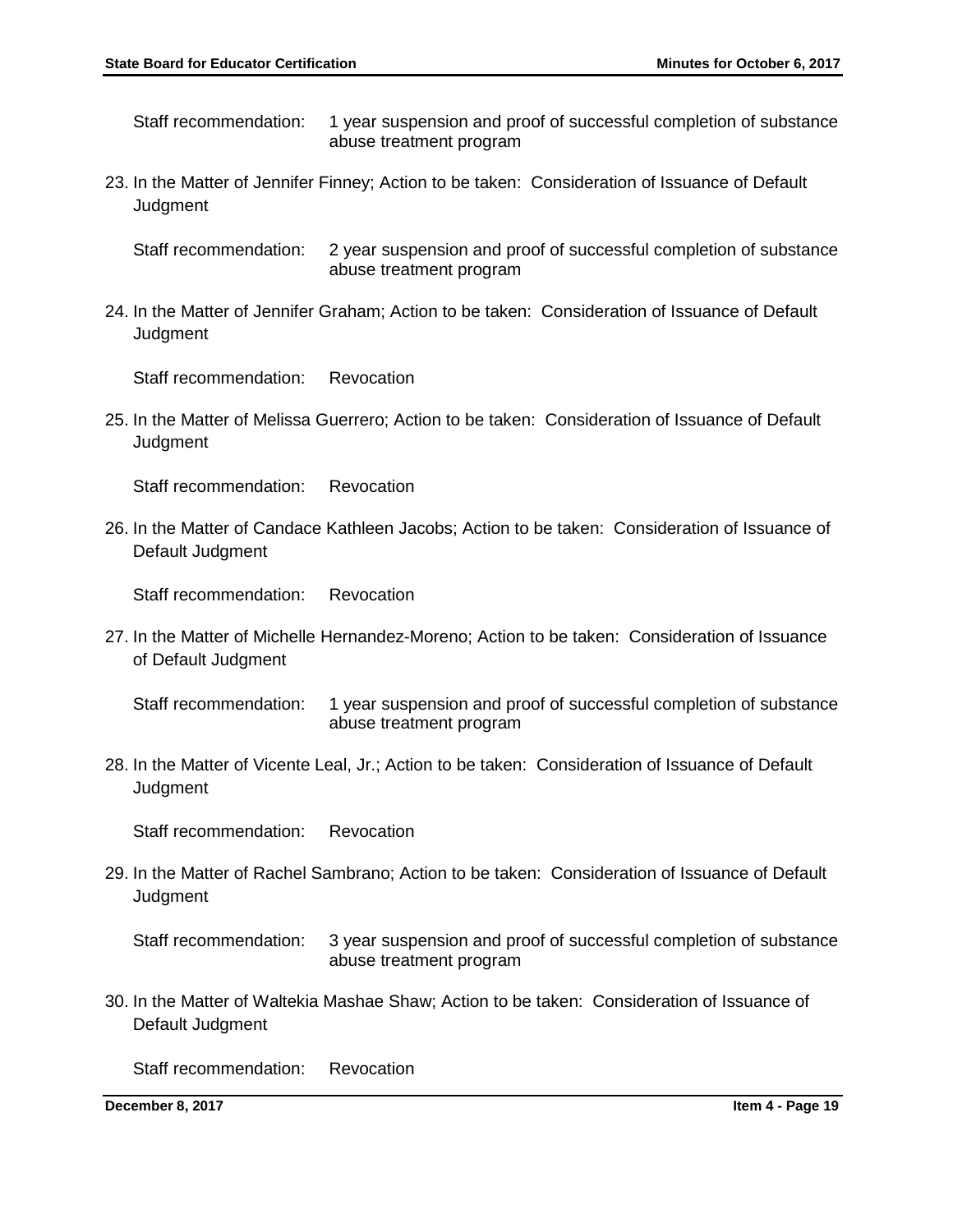31. In the Matter of Paula A. Trevino; Action to be taken: Consideration of Issuance of Default **Judgment** 

Staff recommendation: Revocation

34. In the Matter of Tyler Davis; Action to be taken: Consideration of Issuance of Default **Judgment** 

Staff recommendation: Revocation

35. In the Matter of Donna Lynn Smith (Robertson); Action to be taken: Consideration of Issuance of Default Judgment

Staff recommendation: Revocation

36. In the Matter of Anthony Ray Veal; Action to be taken: Consideration of Issuance of Default **Judgment** 

Staff recommendation: Revocation

38. In the Matter of Marie Elsa Rodriguez; Action to be taken: Consideration of Issuance of Default Judgment

Staff recommendation: Revocation

# **Motion and vote:**

*Motion was made by Ms. Bricker to grant Staff's Request for Issuance of Default Judgement and enter final orders consistent with Staff's recommendations on each of the above numbered cases 1-38, excluding cases 13, 32, 33, and 37. Second was made by Mr. Coleman, and the Board voted unanimously in favor of the motion.* 

# **The following defaults were considered individually:**

13. In the Matter of Brandon Davis; Action to be taken: Consideration of Issuance of Default **Judgment** 

Staff recommendation: Revocation

# **Motion and vote:**

*Motion was made by Dr. Cavazos to approve Staff's Request for Issuance of Default Judgment and enter a final order consistent with Staff's recommendation. Second was made my Mr. Leal, and the Board voted unanimously in favor of the motion.* 

**December 8, 2017 Item 4 - Page 20**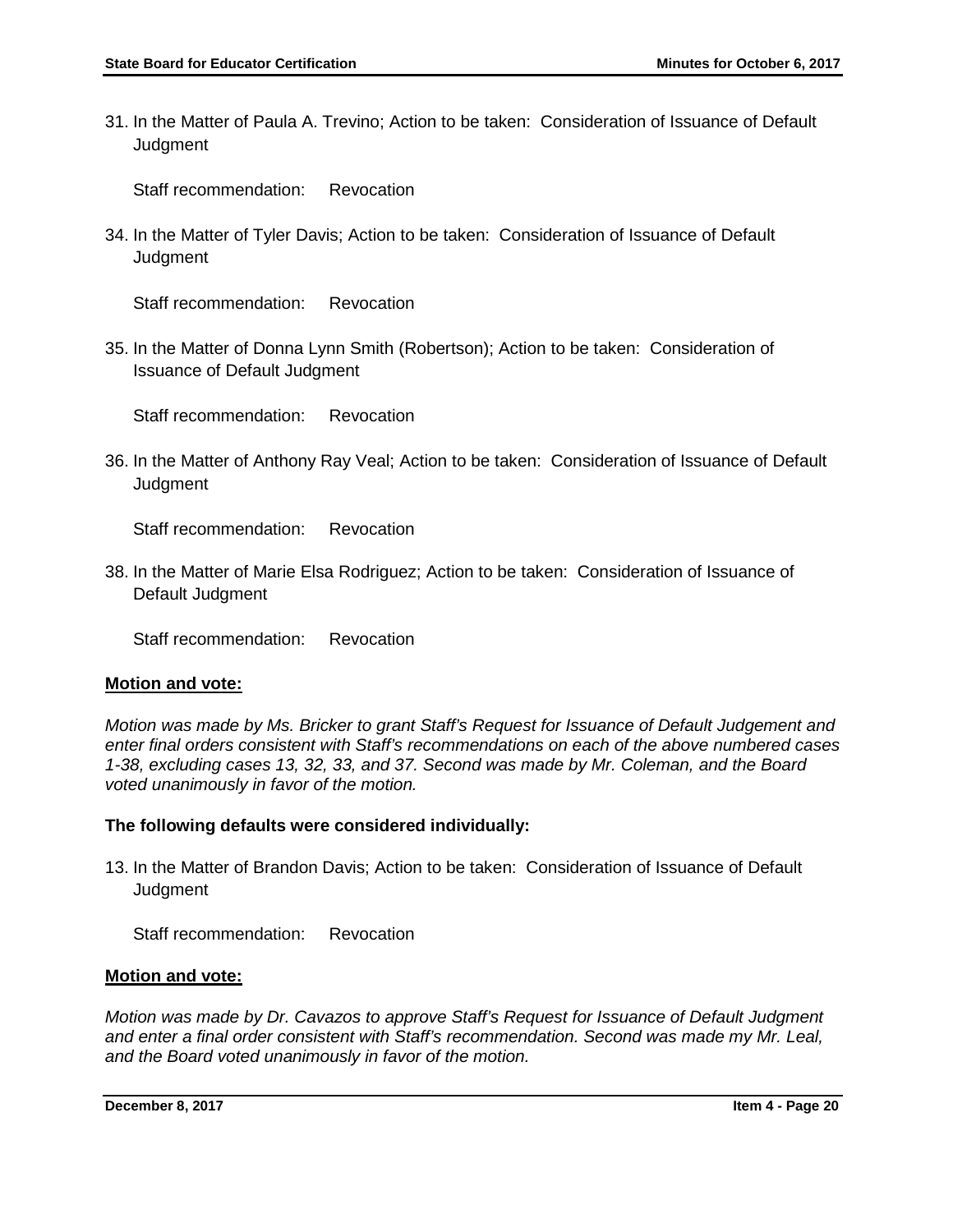32. In the Matter of Nancy Dianne Singler; Action to be taken: Consideration of Issuance of Default Judgment

Staff recommendation: Revocation

#### **Motion and vote:**

*Motion was made by Ms. Bricker to approve Staff's Request for Issuance of Default Judgment and enter a final order of Permanent Revocation. Second was made by Mr. Leal and the motion failed with Ms. Bricker, Mr. Leal and Mr. Coleman voting in favor, and Dr. Cavazos, Ms. Bridges, Ms. Brooks-Sykes and Dr. Turner voting against the motion.* 

*Motion was made by Dr. Turner to approve Staff's Request for Issuance of Default Judgment and enter a final order consistent with Staff's recommendation. Second was made by Ms. Bridges, and the Board motion carried with Dr. Turner, Ms. Bridges, Dr. Cavazos, and Ms. Brooks-Sykes voting in favor, and Ms. Bricker, Mr. Leal, and Mr. Coleman voting against.*

33. In the Matter of Victoria Gauthier Steward; Action to be taken: Consideration of Issuance of Default Judgment

Staff recommendation: Revocation

#### **Motion and vote:**

*Motion was made by Ms. Bricker to approve Staff's Request for Issuance of Default Judgment and enter a final order of Permanent Revocation. Second was made by Mr. Coleman and the motion carried with Mr. Leal, Ms. Bricker, Mr. Coleman and Ms. Druesedow voting in favor and Dr. Cavazos, Ms. Bridges, and Dr. Turner voting against.* 

## **SOAH Defaults**

1. In the Matter of Jimmie Earl House; Action to be taken: Consideration of Issuance of Default **Judgment** 

Staff recommendation: 2 year suspension

## **Motion and vote:**

*Motion was made by Mr. Coleman to approve Staff's Request for Issuance of SOAH Default Judgment and enter a final order of Revocation. Second was made by Ms. Bricker, and the Board voted unanimously in favor of the motion.*

2. In the Matter of Solomon Brown; Action to be taken: Consideration of Issuance of Default **Judament** 

Staff recommendation: Denial of application for certification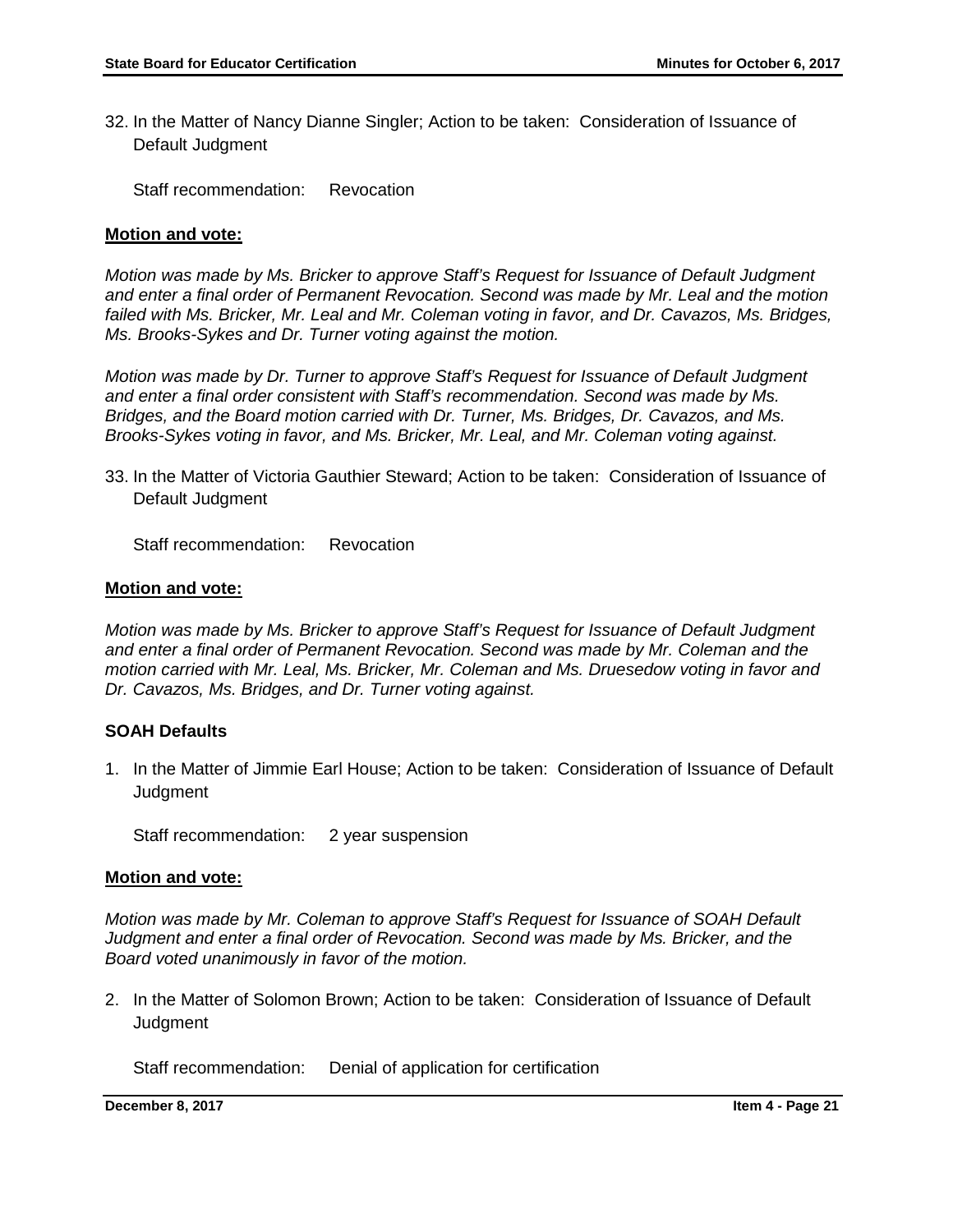*Motion was made by Mr. Coleman to approve Staff's Request for Issuance of SOAH Default Judgment and enter a final order consistent with Staff's recommendation. Second was made by Dr. Cavazos, and the Board voted unanimously in favor of the motion.* 

## **The following defaults were pulled from the agenda by TEA Legal (no action taken):**

37. In the Matter of Kelly Ann Armstrong; Action to be taken: Consideration of Issuance of Default Judgment

Staff recommendation: Revocation

Dr. Cavazos left the meeting at 1:58 PM.

## **B. Contested Cases**

Proposals for Decision

1. Docket No. 701172672.EC, Texas Education Agency, Educator Leadership and Quality Division v. Sedrick Love; Action to be taken: Consideration of Proposal for Decision and Issuance of Final Order.

ALJ Recommendation: Permanent Revocation

Staff Recommendation: Accept ALJ Recommendation

TEA was represented by Mr. Crabtree. Respondent, Mr. Love, was represented by Mr. Lungwitz.

#### **Motion and vote:**

*Motion was made by Mr. Coleman to accept the Proposal for Decision and issue a final order consistent with the ALJ's recommendation. Second was made by Ms. Bridges, and the Board voted unanimously in favor of the motion.* 

2. Docket No. 701173593.EC, Texas Education Agency, Educator Leadership and Quality Division v. Christopher Greene; Action to be taken: Consideration of Proposal for Decision and Issuance of Final Order.

ALJ Recommendation: Inscribed Reprimand

Staff Recommendation: 2 year suspension

TEA was represented by Mr. Crabtree. Respondent, Mr. Greene, was represented by Mr. Chuckwudi.

**December 8, 2017 Item 4 - Page 22**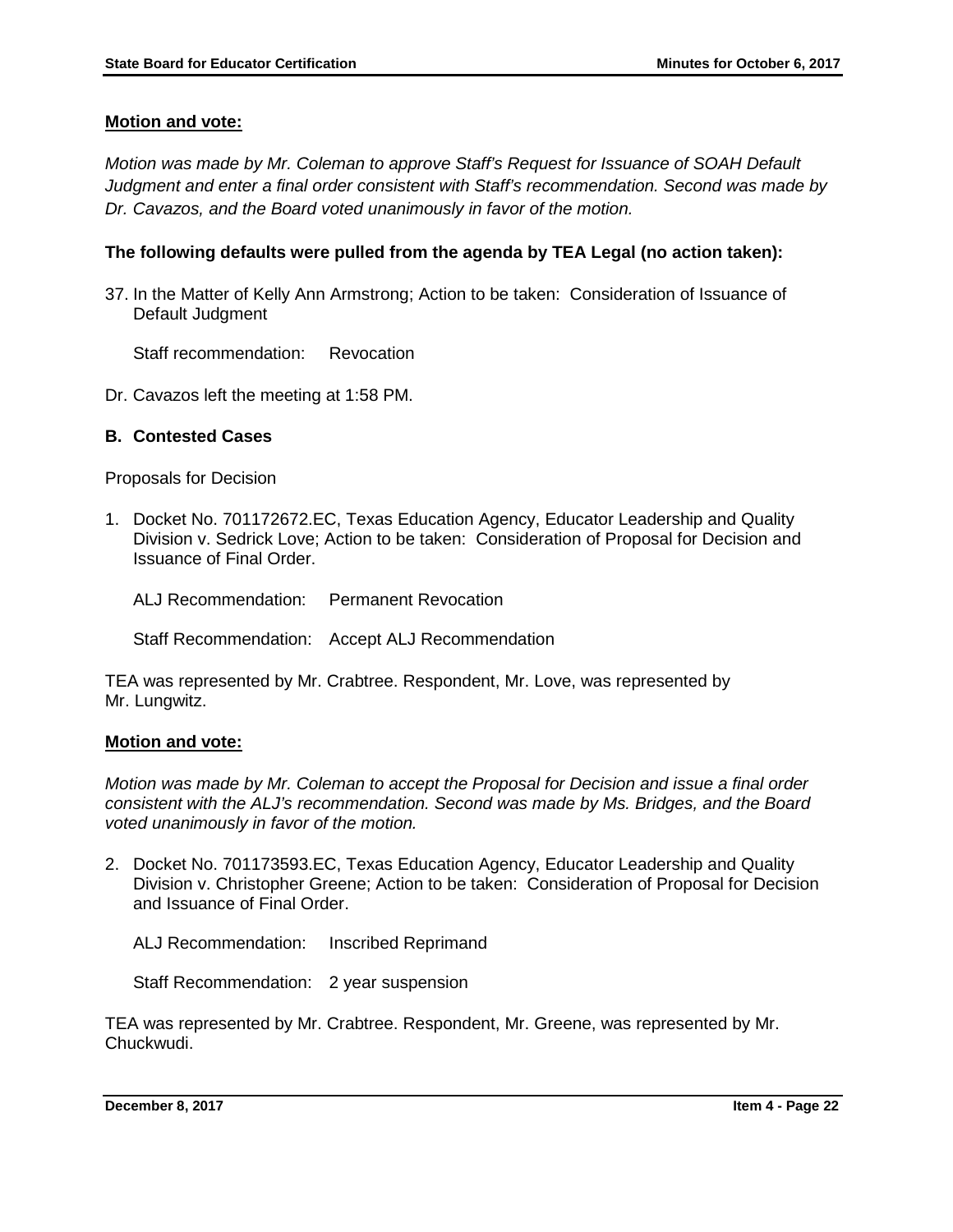*Motion was made by Mr. Coleman to adopt the Proposal for Decision including Findings of Fact Nos. 1 -- 29 and Conclusions of Law Nos. 1 -- 9. I move that the Board strike Finding of Fact 30 and modify Conclusion of Law No. 10 as follows:*

*10. Christopher Greene's educator certification should be SUSPENDED for TWO (2) years.* 

*These modifications are permissible pursuant to Texas Government Code Section 2001.058(e) and is necessary because the Administrative Law Judge did not properly apply the law and Board rules.* 

*On Finding of Fact 30, labeling a recommended sanction as a finding of fact or a conclusion of law does not change the fact that the Board has broad discretion to determine the penalty in educator discipline cases. Finding of Fact 30 is a sanction recommendation, which is not appropriate as a Finding of Fact. I therefore move that the Board orders it stricken.* 

*On Conclusion of Law 10, the recommended sanction of a reprimand is insufficient given the seriousness of the violations the ALJ found in this case. The ALJ found in Conclusion of Law 8 that Mr. Greene violated the SBEC rules by failing to maintain appropriate professional educatorstudent relationships and boundaries and by engaging in inappropriate communications with students.* 

*Mr. Greene's conduct described in Findings of Fact 17 and 25—having text-message conversations with a student about his ex-wife—is a serious violation of the boundaries and appropriate communications that should exist between an educator and a student. Such behavior requires a stronger sanction than an inscribed reprimand. A two-year suspension will allow Mr. Greene time to reflect on his inappropriate conduct and will deter him from having further problems with inappropriate communications or boundaries with future students. I therefore move that Mr. Greene's certificates be suspended for two years. Second was made by Mr. Leal, and the Board voted unanimously in favor of the motion.* 

3. Docket No. 701172260.EC, Texas Education Agency, Educator Leadership and Quality Division v. Joel Trigo, Jr.; Action to be taken: Consideration of Proposal for Decision and Issuance of Final Order.

ALJ Recommendation: Inscribed Reprimand

Staff Recommendation: Revocation

TEA was represented by Mr. Crabtree. Respondent, Mr. Trigo, was represented by Ms. Kalchthaler.

Ms. Brooks-Sykes left the meeting at 2:40 PM.

The SBEC entered into closed session at 2:40 PM pursuant to Texas Government Code Section 551.071 to obtain the advice of legal counsel regarding agenda item number 19.

The SBEC Open Meeting reconvened at 2:55 PM, no action was taken in closed session.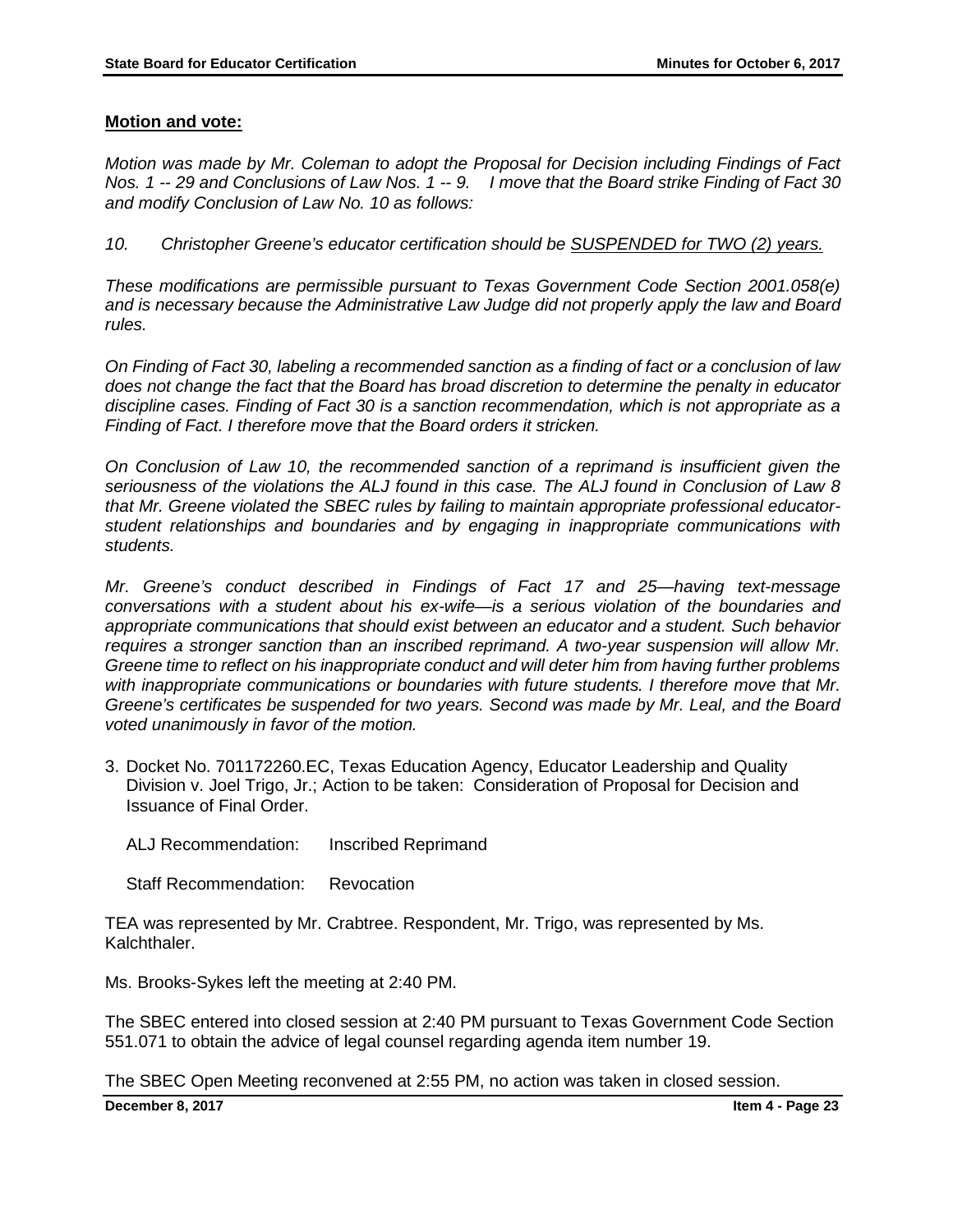*Motion was made by Mr. Leal to adopt the Proposal for Decision including Findings of Fact Nos. 1 -- 19 and Conclusions of Law Nos. 1 – 9. I move that the Board modify Conclusion of Law No. 10 as follows:*

*10. Joel Trigo, Jr.'s Administrator, Superintendent, and Supervisor certifications should be REVOKED.* 

*This modification is permissible pursuant to Texas Government Code Section 2001.058(e) and is necessary because the Administrative Law Judge ("ALJ") did not properly apply Board rules and policies.* 

*While the ALJ found that Mr. Trigo had failed to notify the SBEC of two educators' resignations in violation of 19 Texas Administrative Code §§247.2(1)(G), 249.14(d)(2) and (3), the penalty recommendation of an inscribed reprimand in Conclusion of Law 10 did not match the seriousness of Mr. Trigo's actions.* 

*The Board has discretion to determine the penalty in educator discipline cases. In this case, Findings of Fact 9-17 and Conclusions of Law 6-8 evidence the seriousness of the violation, the*  potential danger the conduct poses to the health and welfare of students, and the need for the *sanction to deter future violations.* 

*These factors all militate in favor of a sanction of revocation for Mr. Trigo's Administrator, Superintendent and Supervisor certificates so that he will no longer have the opportunity to fail to report educator wrongdoing to the SBEC, and so that others serving as superintendents or directors in Texas schools will be deterred from failing to report educator wrongdoing in the future. Second was made by Ms. Bricker and the motion carried with Mr. Leal, Ms. Bricker, Dr. Turner and Ms. Druesedow voting in favor, and Ms. Bridges and Mr. Coleman voting against.* 

4. Docket No. 701171266.EC, Texas Education Agency, Educator Leadership and Quality Division v. Linda Hampton; Action to be taken: Consideration of Proposal for Decision and Issuance of Final Order.

ALJ Recommendation: No Disciplinary Action be Taken

Staff Recommendation: Accept ALJ Recommendation

TEA was represented by Mr. Ybarra. Respondent, Ms. Hampton, was represented by Ms. Moore.

## **Motion and vote:**

*Motion was made by Ms. Bricker to accept the Proposal for Decision and issue a final order consistent with the ALJ's recommendation. Second was made by Mr. Coleman and the Board voted unanimously in favor of the motion.* 

Mr. Leal left the meeting at 3:00 PM.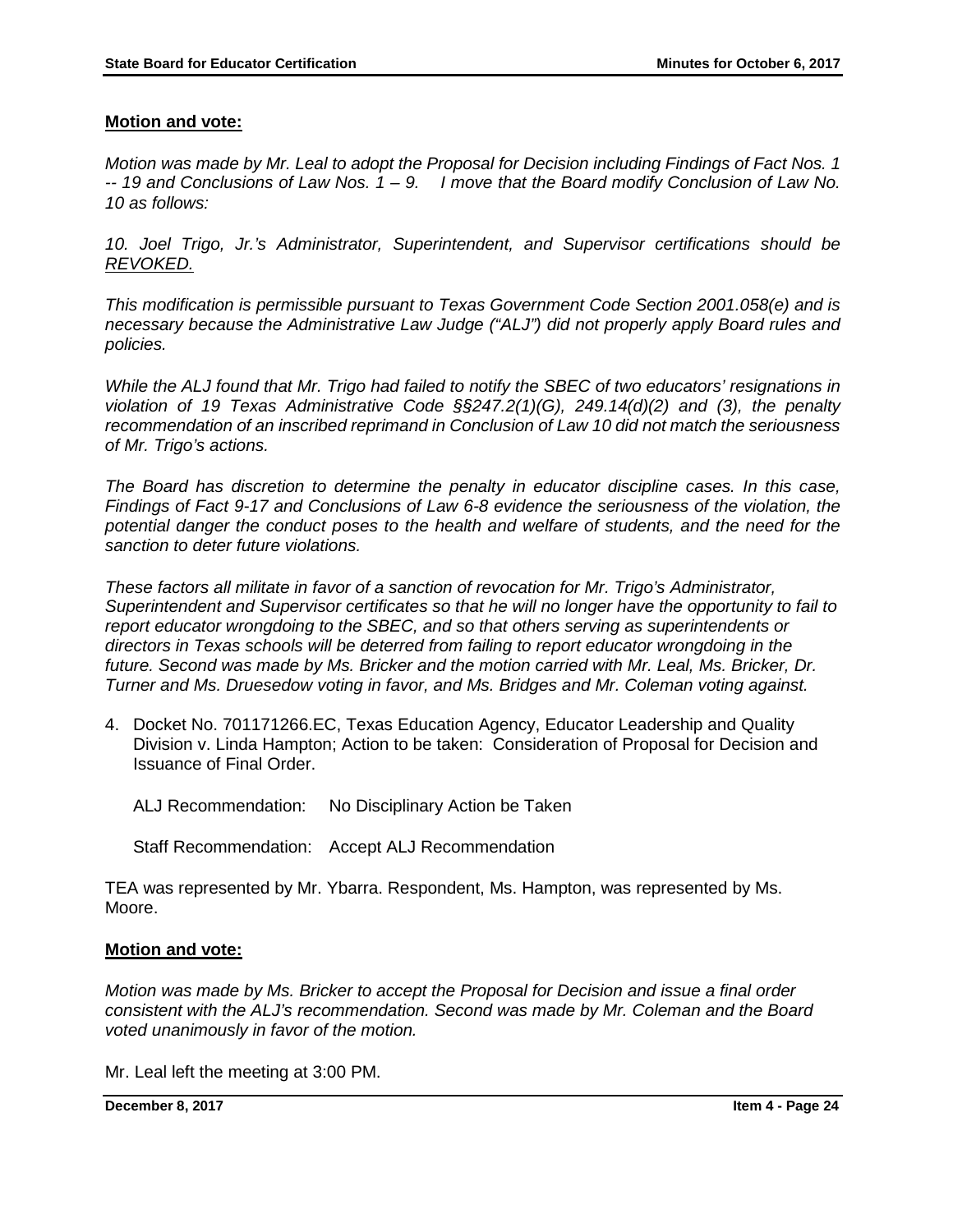- 5. Docket No. 701172750.EC, Texas Education Agency, Educator Leadership and Quality Division v. Gary "G" Floyd; Action to be taken: Consideration of Proposal for Decision and Issuance of Final Order.
	- ALJ Recommendation: No Disciplinary Action be Taken
	- Staff Recommendation: Accept ALJ Recommendation

TEA was represented my Mr. Duncan. Respondent, Mr. Floyd, represented himself.

#### **Motion and vote:**

Ms. Bricker recused herself from voting on this matter.

*Motion was made by Dr. Turner to accept the Proposal for Decision and issue a final order consistent with the ALJ's recommendation. Second was made by Ms. Bridges, and the Board voted unanimously in favor of the motion.* 

Dr. Ridley left the meeting at 3:05 PM.

## **C. Court Cases**

#### *District Court Cases*

- 1. Leo Joseph Tran v. Texas Education Agency, Educator Certification and Standards Division; Cause No. D-1-GN-16-001802, In the 126<sup>th</sup> District Court of Travis County, Texas.
- 2. Michael Jimenez v. Texas Education Agency, Educator Certification and Standards Division; Cause No. D-1-GN-17-001964, In the 201<sup>st</sup> District Court of Travis County, Texas.
- 3. David Turner v. Texas Education Agency, Educator Certification and Standards Division; Cause No. D-1-GN-17-002298, In the 250<sup>th</sup> District Court of Travis County, Texas.
- 4. Anna Luisa Kell v. Texas Education Agency, Educator Certification and Standards Division; Cause No. D-1-GN-17-002347, In the 419<sup>th</sup> District Court of Travis County, Texas.
- 5. Norma Regina Gonzalez (a/k/a Gina Oaxaca) v. Texas Education Agency, Educator Standards Division; Cause No. D-1-GN-17-004263, In the 200<sup>th</sup> District Court of Travis County, Texas.

## **DISCUSSION ONLY**

## **20. Discussion of Proposed Amendments to 19 TAC Chapter 227, Provisions for Educator Preparation Candidates**

Dr. Miller did not present this item to the Board due to a loss of quorum and adjournment of the SBEC meeting.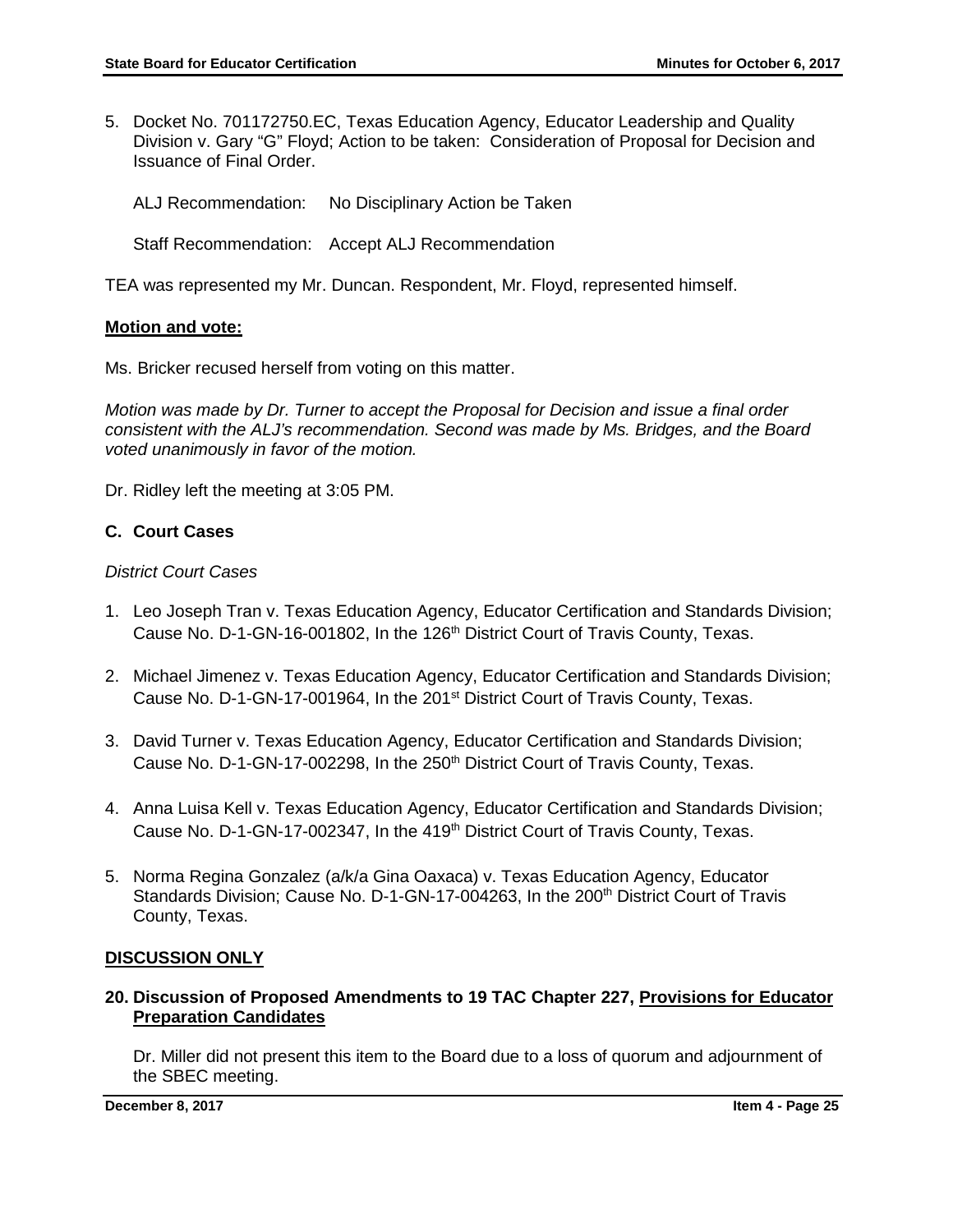No action was taken.

## **21. Discussion of Proposed Amendments to 19 TAC Chapter 228, Requirements for Educator Preparation Programs**

Dr. Miller did not present this item to the Board; however, all individuals registered to provide testimony on this item were allowed to speak prior to a loss of quorum and adjournment of the SBEC meeting.

Public Comment was provided by:

Dr. Christina Ellis Dr. Jannah Nerren

No action was taken.

## **22. Discussion of Proposed Amendments to 19 TAC Chapter 233, Categories of Classroom Teaching Certificates**

Ms. Cook did not present this item to the Board; however, all individuals registered to provide testimony on this item were allowed to speak prior to a loss of quorum and adjournment of the SBEC meeting.

Public Comment was provided by:

Mr. Malar Selvan Mrs. Charlotte Burton Ms. Rufina Michael Ms. Shreya Chanth

No action was taken.

Ms. Bricker left the meeting at 3:48 PM.

## **23. Discussion of the Implementation of Senate Bill 1839 Data Sharing Provision**

Dr. Miller did not present this item to the Board due to a loss of quorum and adjournment of the SBEC meeting.

No action was taken.

#### **INFORMATION ONLY**

## **24. Board Operating Policies and Procedures (BOPP)**

Information Only.

## **25. 2015 - 2018 Rule Review Plan for State Board for Educator Certification Rules**